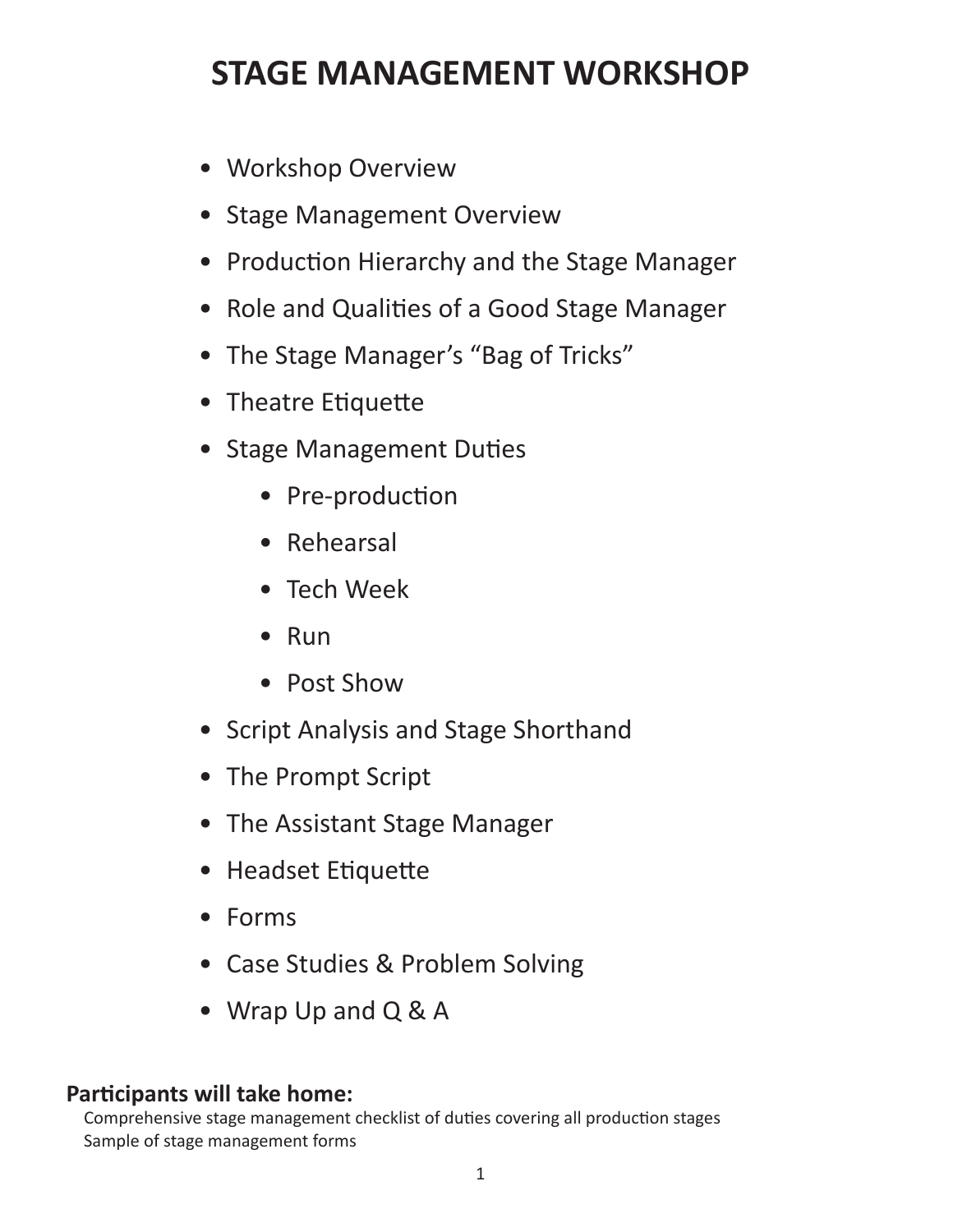# **stage management through history**

Very little is known about the evolution of the stage manager though the title is thought to have come into relatively common use in England in the 18th century. Before that time, the director(s) and actors of a company would have taken care of all show details themselves. As theatre became more involved, it became necessary to employ stage hands and eventually someone from whom those stage hands took cues. This became the case during Shakespeare's time.

Maud Gill is generally credited as having been the first female stage manager, who took over the post at the Birmingham Repertory Theatre in 1917. She left a fascinating and entertaining account of her experiences in her autobiography See the Players. She was told that a woman ought not to be put in charge of stagehands because "working men" would not take orders from her, but she decided that, since mothers had been keeping order in the home since the beginning of time, the way to go about it was to treat them as a mother would treat her family. It worked.

# **stage management in the 21st century**

There are still many, many "old school" Stage Managers. Tried and true methods work for a reason. However, there is also much to be said for innovation.

Word processing packages, spreadsheets, Google Docs ™, email, and other electronic methods are worth investigating to see if these techniques might add to the smooth managing and running of a show.

Spend a little time on the Internet: www.controlbooth.com and www.smnetwork.org are both good places to go to find out what works for other Stage Managers, what products are available etc.

The bottom line is still: use whatever works for you and discard the rest.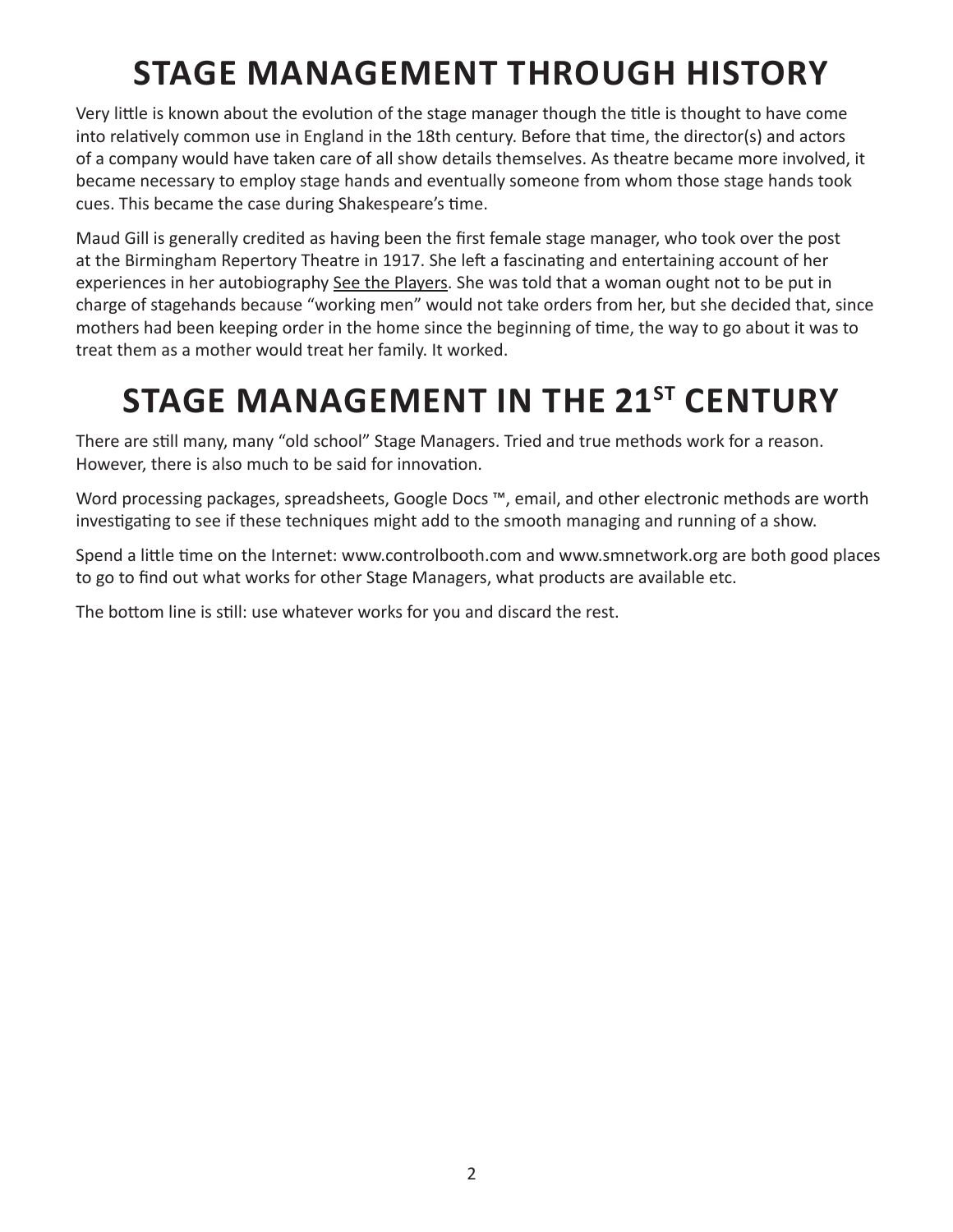# **production hierarchy**



**prepared by:** Wendy Wagner, 2012. Community Theatre Production Hierarchy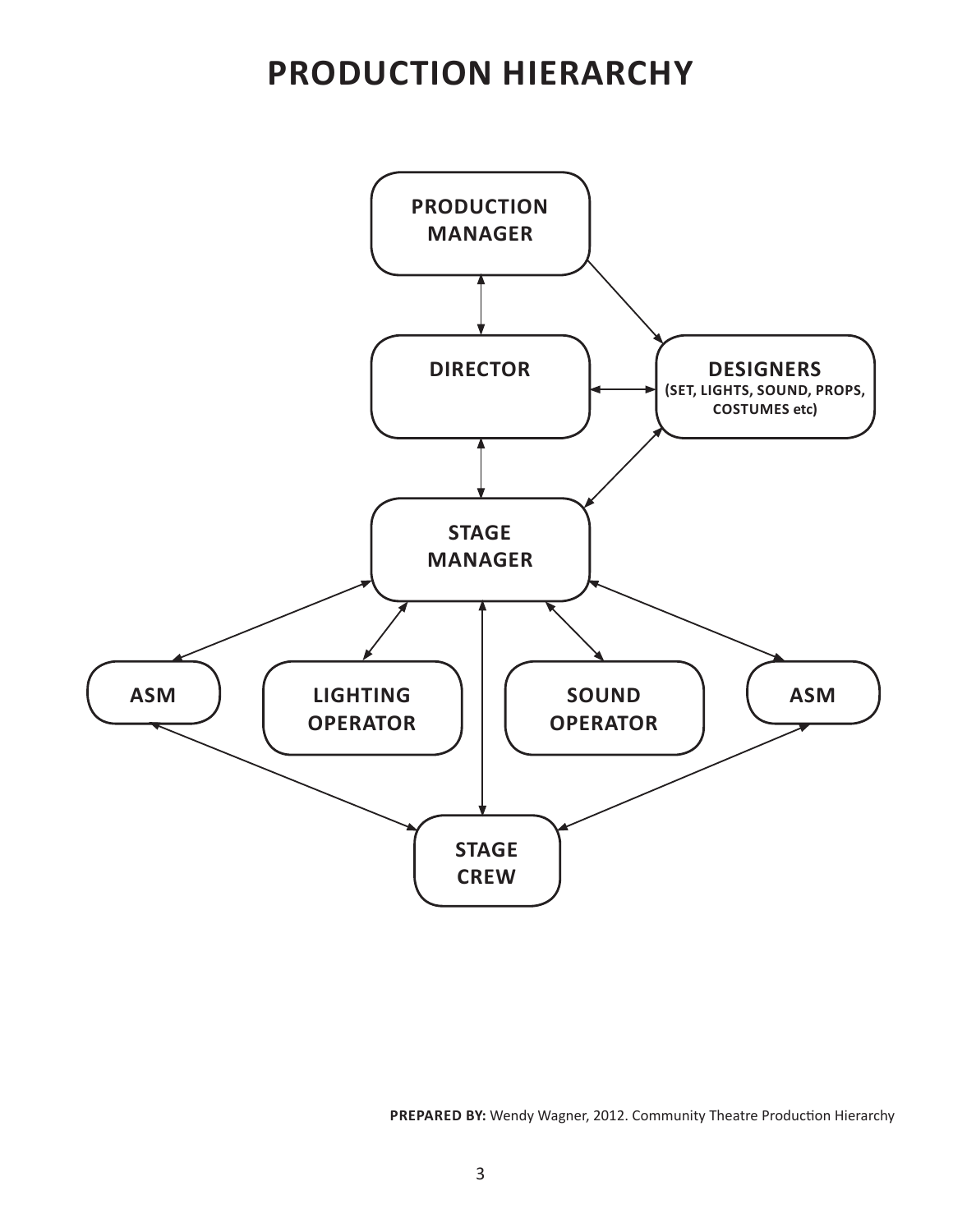# **THE ROLE OF THE STAGE MANAGER**

- Serves as a conduit for information by continually distributing show information between all departments. Trees **will** perish.
- Documents the technical and artistic details of the production into the prompt script.
- Prompts actors during rehearsals unless there is an assistant stage manager or other continuity person available.
- • Co-ordinates the scheduling of actors' time.
- • Gives call prior to each performance.
- Calls technical cues during the run of the show.
- • Maintains the **Director's Vision** and gives show notes in the absence of the Director.
- Gives technical show notes to crew and actors when necessary.
- Ensures that necessary rehearsal items are assembled (unless there is a production props person).
- Ensures that safe and clean conditions exist in the rehearsal hall, backstage and onstage.
- Documents the action of all performances in show reports.
- Preserves cast and crew morale.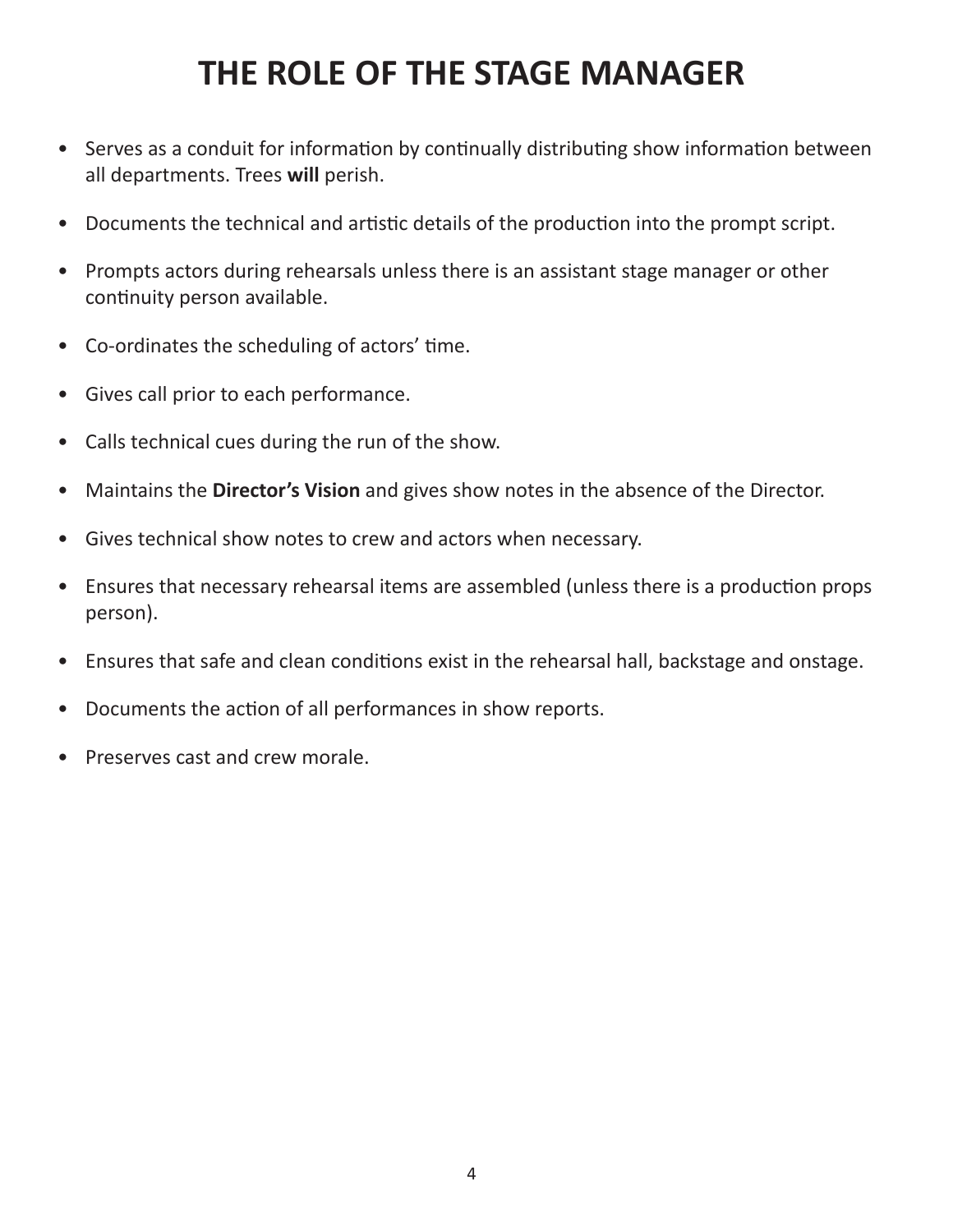# **QUALITIES OF A GOOD STAGE MANAGER**

- • Assumes responsibility.
- • Level-headed and even-tempered.
- • Organized and efficient.
- • Thinks ahead and anticipates the needs of the director and actors.
- • Considerate and sensitive.
- • Punctual and dependable.
- • Keeps mouth shut, quietly listens with eyes and ears open.
- Sense of humour.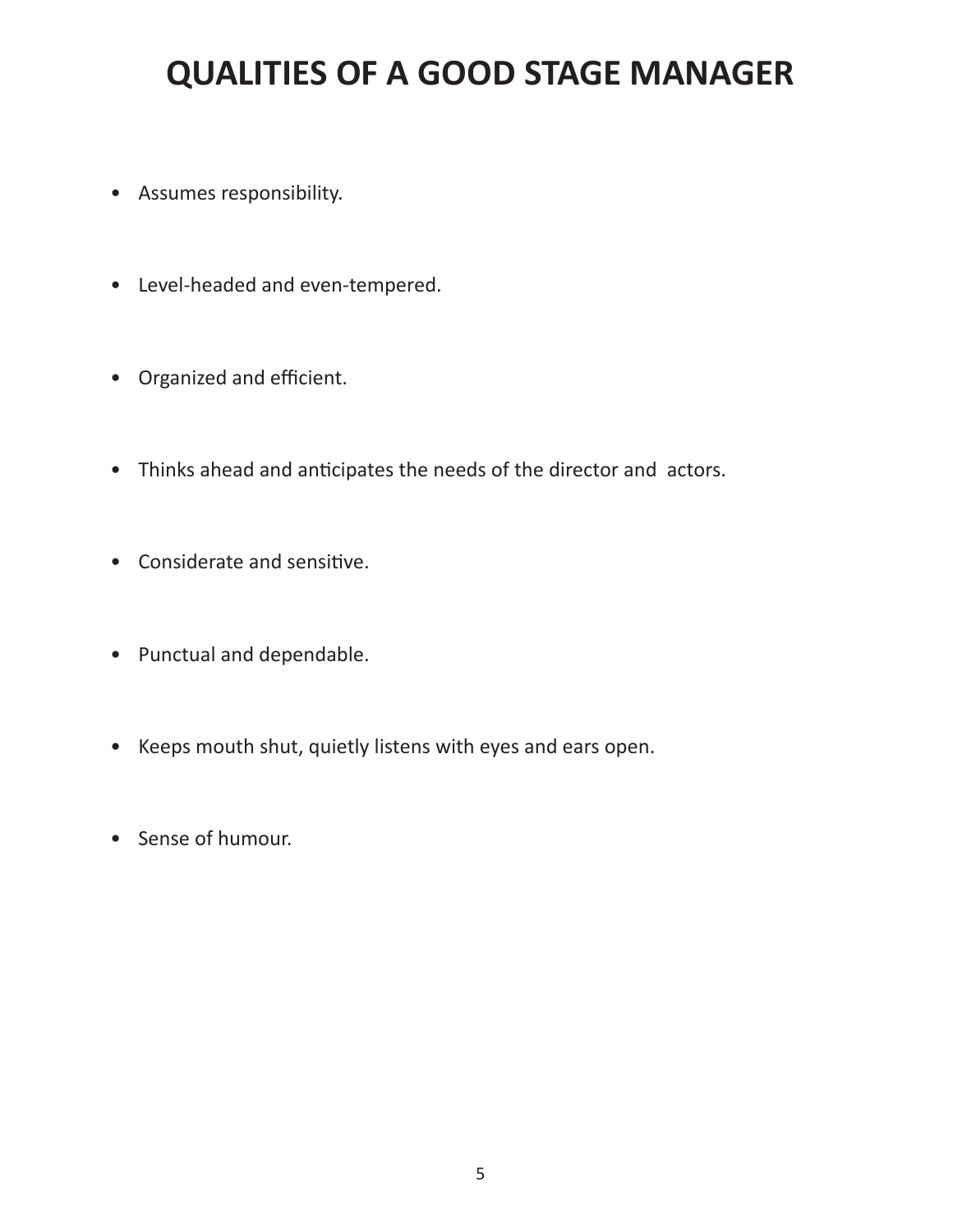# **STAGE MANAGEMENT "BAG of TRICKS"**

Suggested list of supplies to be kept at all times in the SM Desk, Rehearsal Hall or Green Room.

| <b>General</b>     |                      |                |  |  |
|--------------------|----------------------|----------------|--|--|
| prompt script      | blank paper          | spike tape     |  |  |
| erasers            | lined paper          | Glo-tape       |  |  |
| pencils            | hole reinforcers     | masking tape   |  |  |
| pencil sharpener   | tacks                | scotch tape    |  |  |
| highlighters       | straight pins        | duct tape      |  |  |
| scissors           | safety pins          | gaffer tape    |  |  |
| clipboard          | paper clips          | flashlights    |  |  |
| stapler/staples    | hand sanitizer       | Work light     |  |  |
| labels             | kleenex              | batteries      |  |  |
| rehearsal calendar | Post-it notes        | ruler          |  |  |
| stopwatch/timer    | dividers/tabs        | tape measure   |  |  |
| Glue stick         | coloured 'flags'     | elastics       |  |  |
| <b>WD-40</b>       | rags                 | extension cord |  |  |
|                    | <b>First Aid Kit</b> |                |  |  |
| Aspirin/advil      | heat/ice packs       | peroxide       |  |  |
| bandaids           | Polysporin           | scissors       |  |  |
| antihistamine      | Tensor bandages      | tweezers       |  |  |
| needle/thread      | throat lozenges      |                |  |  |
| <b>Other</b>       |                      |                |  |  |
| water jug          | cups                 | garbage pail   |  |  |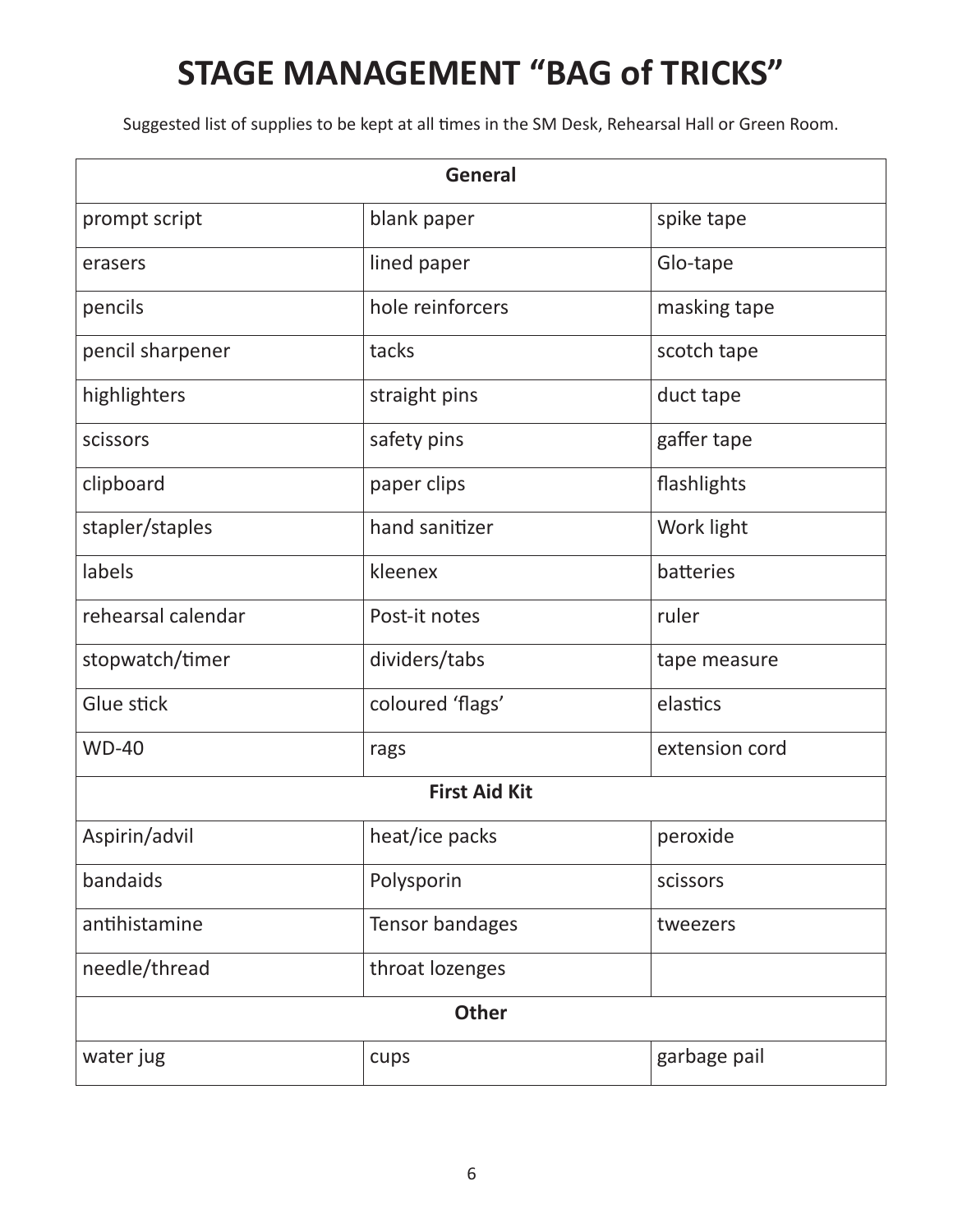# **THEATRE ETIQUETTE**

- Be on time for your rehearsal and show calls. Be ready to work at the time scheduled.
- Do not talk loudly or carry on backstage.
- Do not drink anything but water backstage and in the auditorium.
- Clean up after yourself in all areas of the theatre.
- • If you have to leave the rehearsal for **any** reason, tell the Stage Manager.
- Do not cross in front of the production table during rehearsal.
- Do not interrupt the Stage Manager while s/he is talking to the director or the designers.
- Do not take food or coffee onto the stage unless it is called for in the play.
- Do not talk to crew members or performers backstage during rehearsals or performances unless it is about the business of the production.
- Sign in on the call board upon arrival during final rehearsals and run of the show.
- Do not drink alcohol before a rehearsal or performance. Save the celebrations for after the show.
- Performers should show up for technical rehearsals in neutral-coloured clothing: never wear white.
- After the performance, change out of costume and make-up before greeting the audience. Enter the lobby from backstage, not through the auditorium.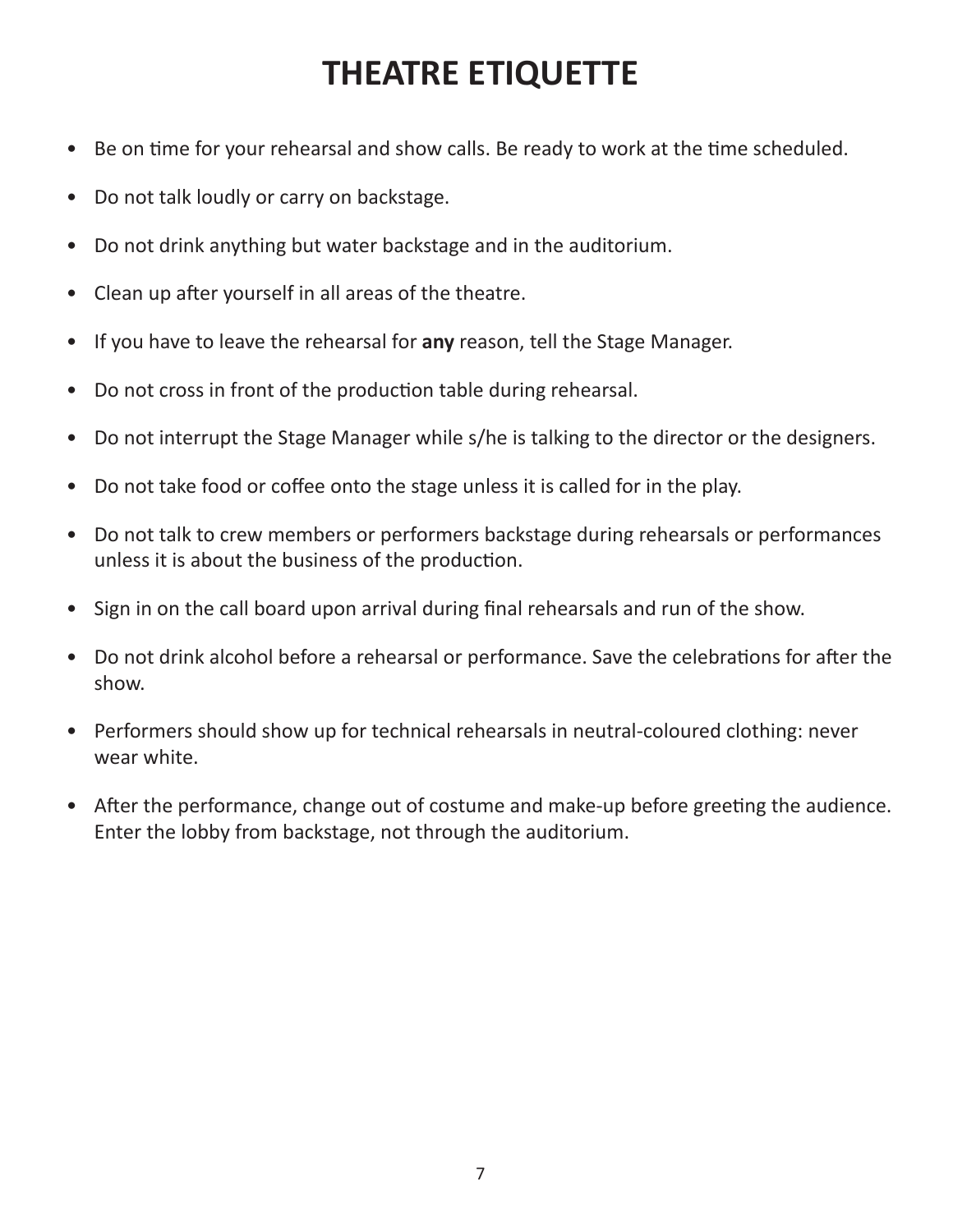# **stage manager's responsibilities & Checklist**

### **a/ pre-production**

#### **Read Script:**



- Pleasure read
- Script analysis

### **Assemble Prompt Script:**

The prompt script is the Stage Manager's tool - the formal record of the production - sometimes nicknamed "The Bible". This valuable document should **always** be kept in a secure place: either with the SM or left in the booth during the run. The prompt script should be well-organized, detailed and neat in order for it to work for the SM and for others during the production process.

| Insert script                                           |
|---------------------------------------------------------|
| Personnel contact lists                                 |
| Dividers for scenes/acts                                |
| Dividers for lists and plots                            |
| French Scene breakdown (entrance/exit of new character) |
| Legend for blocking notation                            |
| Marking sound and light cues (in pencil!)               |
| <b>Prepare Forms and insert into prompt script:</b>     |
| Daily Rehearsal Sheet                                   |
| <b>Scene Timing Sheet</b>                               |
| Properties Pre-set                                      |
|                                                         |

- Costumes Sheet  $\Box$
- Show Reports  $\Box$
- Sign-in Sheet  $\Box$

### **Prepare Lists:**

 $\Box$ Cast List Crew List  $\Box$  $\Box$ Character/Scene breakdown (preliminary)  $\Box$ Properties List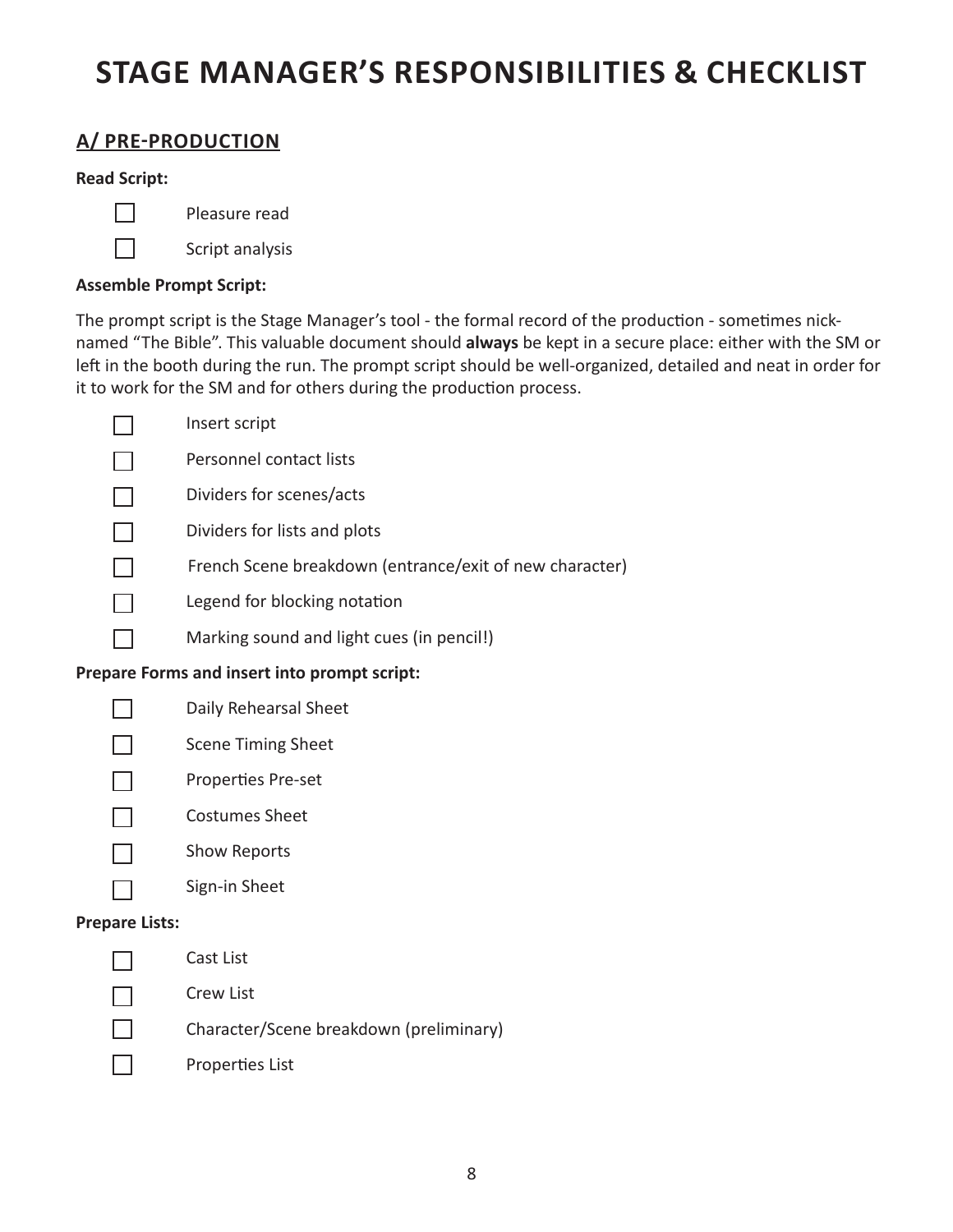#### **Prepare Plots and insert into prompt script:**



#### **Other items:**

- $\Box$  $\Box$ 
	- Theatre floor plans
	- Set Design drawings
- $\Box$ Set Design floor plans
- $\Box$ Costume Sketches
	- Other?

### **Assemble Supplies:**

 $\Box$ 

Stage Management Supplies

Valuables box

### **First Production Meeting (usually organized by Producer):**

| <b>Expectations of SM</b>                                |
|----------------------------------------------------------|
| Copy of Script to SM and ASMs                            |
| Scripts for designers and crew (who distributes?)        |
| Cast Scripts                                             |
| Cast/Crew Lists (who compiles?)                          |
| Floor plan/Maquette                                      |
| Lock-up procedures                                       |
| Biographies/Photos (when needed and to whom do they go?) |
| Wardrobe fitting requirements and schedule               |
| Confirm Character/Scene breakdown                        |
| Date/Time/Location for first rehearsal                   |
| Rehearsal Schedule (who prepares?)                       |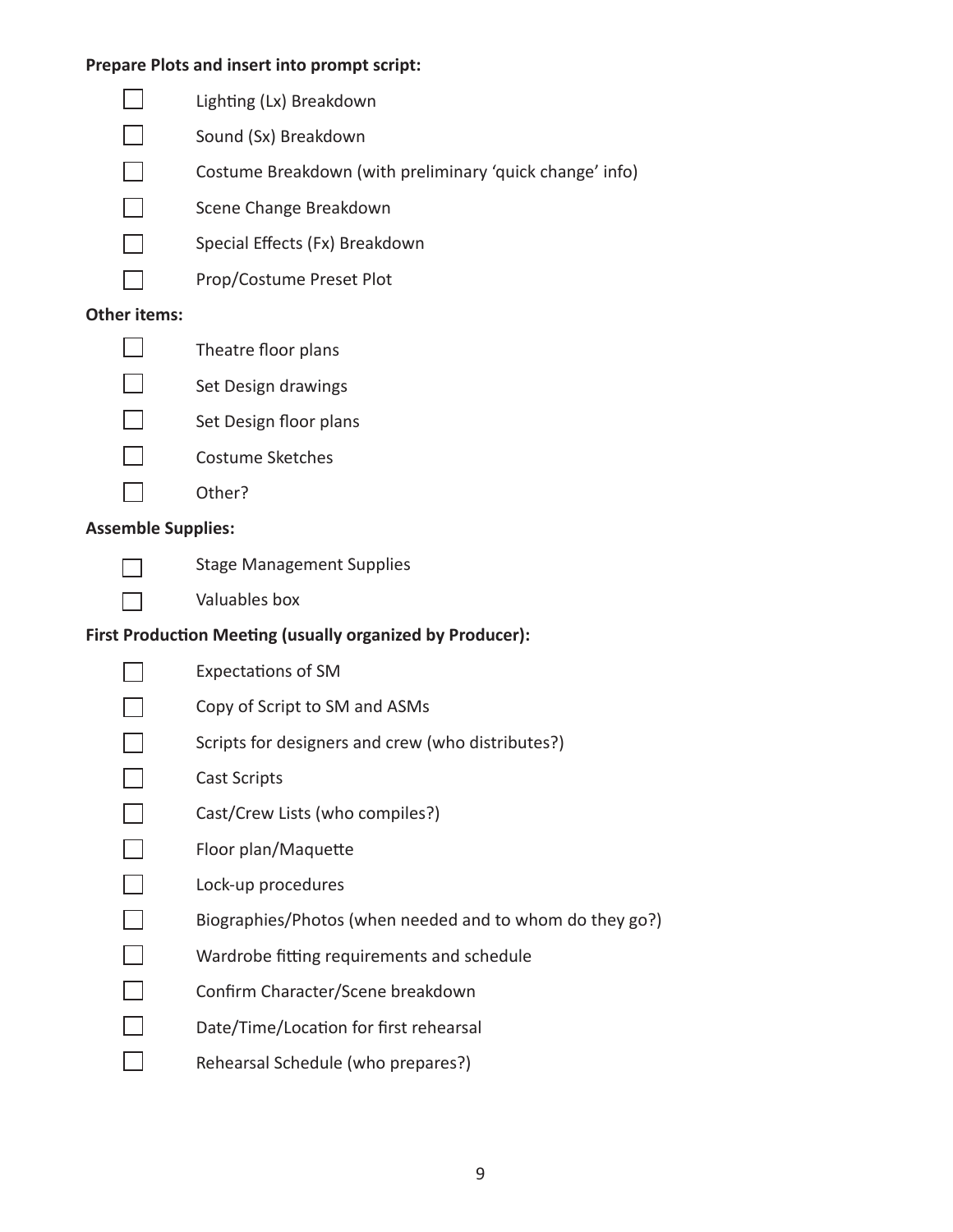#### **First Production Meeting (cont.):**

Finalize Master Production Schedule (rehearsals, set load-in, sound & light load-in, costume  $\Box$ parade, publicity photos, level setting, Q-2-Q, tech rehearsals, dress rehearsals etc.)

- Script changes  $\Box$
- Rehearsal props/furnishings  $\Box$
- Prompting style  $\Box$
- Date actors "off book"  $\Box$ 
	- Lx and Sx cues called during rehearsal?
		- Next meeting?

#### **Prepare Schedules and insert into prompt script:**



 $\Box$ 

 $\Box$ 

 $\Box$ 

 $\Box$ 

 $\Box$ 

- Master production calendar (usually prepared by Producer and/or Director)
- First Day Schedule
	- Weekly Rehearsal Schedule (fittings, meetings, photos etc)
	- Performance Schedule

### **Auditions (usually scheduled by Director and/or Producer):**

 $\mathbb{R}^n$ 

 $\Box$ 

- Confirm audition space, date, time
- Audition procedure (group or individual?)
- П Who notifies auditioners?



 $\Box$ 

- Greet auditioners
	- Assist with the organization and running of auditions

#### **Rehearsal Hall:**

 $\Box$ 

- Tape out floor plan of set (usually done by set designer)
- Set out production table and chairs  $\Box$
- Props table  $\Box$
- Maquette, Drawings for show & tell  $\Box$
- Rack for rehearsal costumes  $\Box$
- $\Box$ Set up rehearsal props/furniture
- Sound system (if necessary)  $\Box$
- $\Box$ Coffee area
- $\Box$ Cleanliness
- $\Box$ Garbage pails
- $\Box$ Boxes or storage for props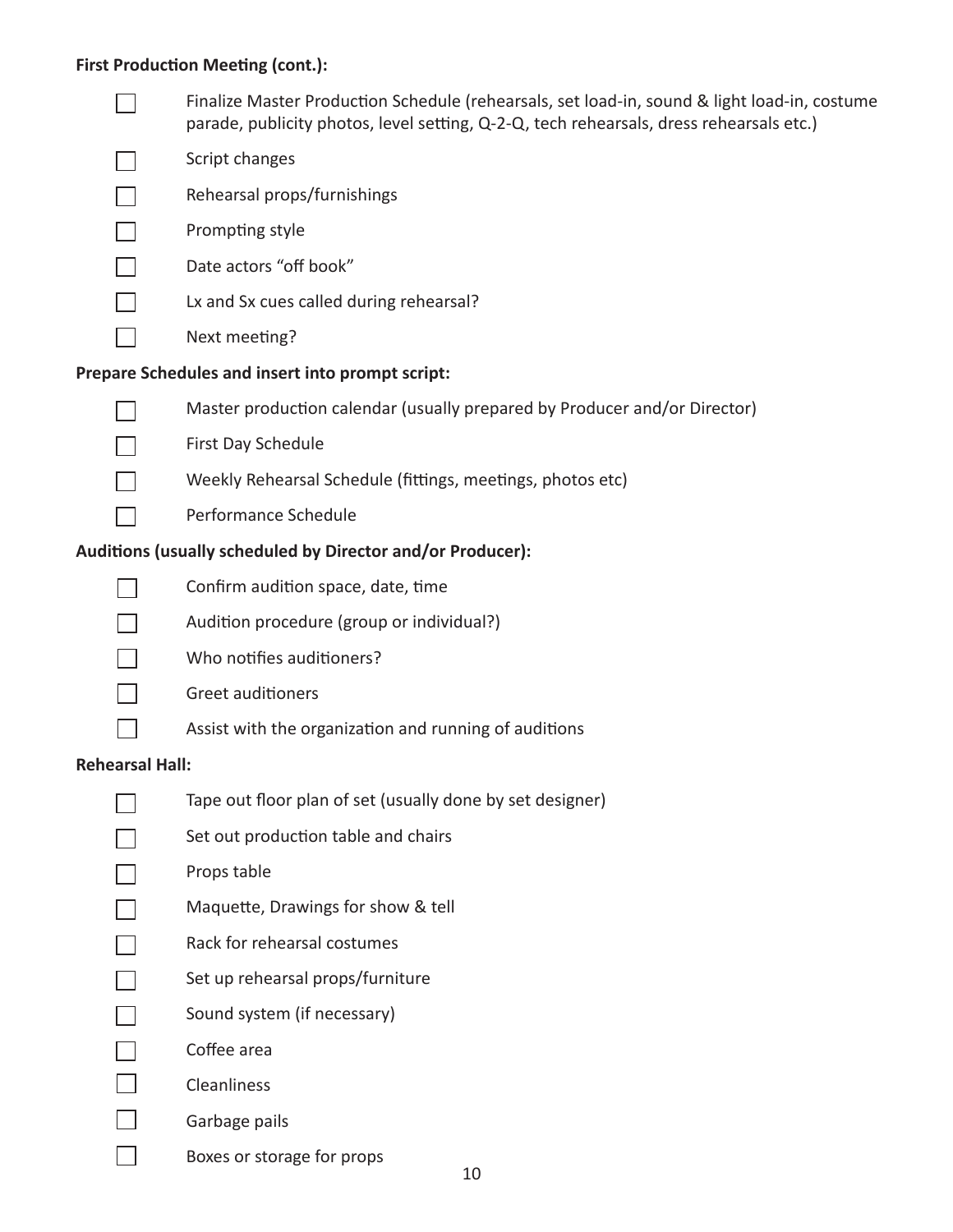### **Rehearsal Hall (cont.)**

| First Aid Kit                                                                           |
|-----------------------------------------------------------------------------------------|
| <b>Emergency Exits/procedures</b>                                                       |
| Rehearsal Hall policies (no smoking, dry indoor shoes, clean up after yourself etc)     |
| Lock-up procedures                                                                      |
| Prepare information packages for cast and crew:                                         |
| Script                                                                                  |
| Rehearsal Schedule                                                                      |
| <b>Master Production Calendar</b>                                                       |
| Cast/Crew List                                                                          |
| Call cast (date, time, location of first rehearsal) < Director usually makes this call. |
|                                                                                         |

\*\*Go over the script and your lists time and time again! It is **essential** that you are confident and knowledgeable at the first rehearsal and in subsequent weeks.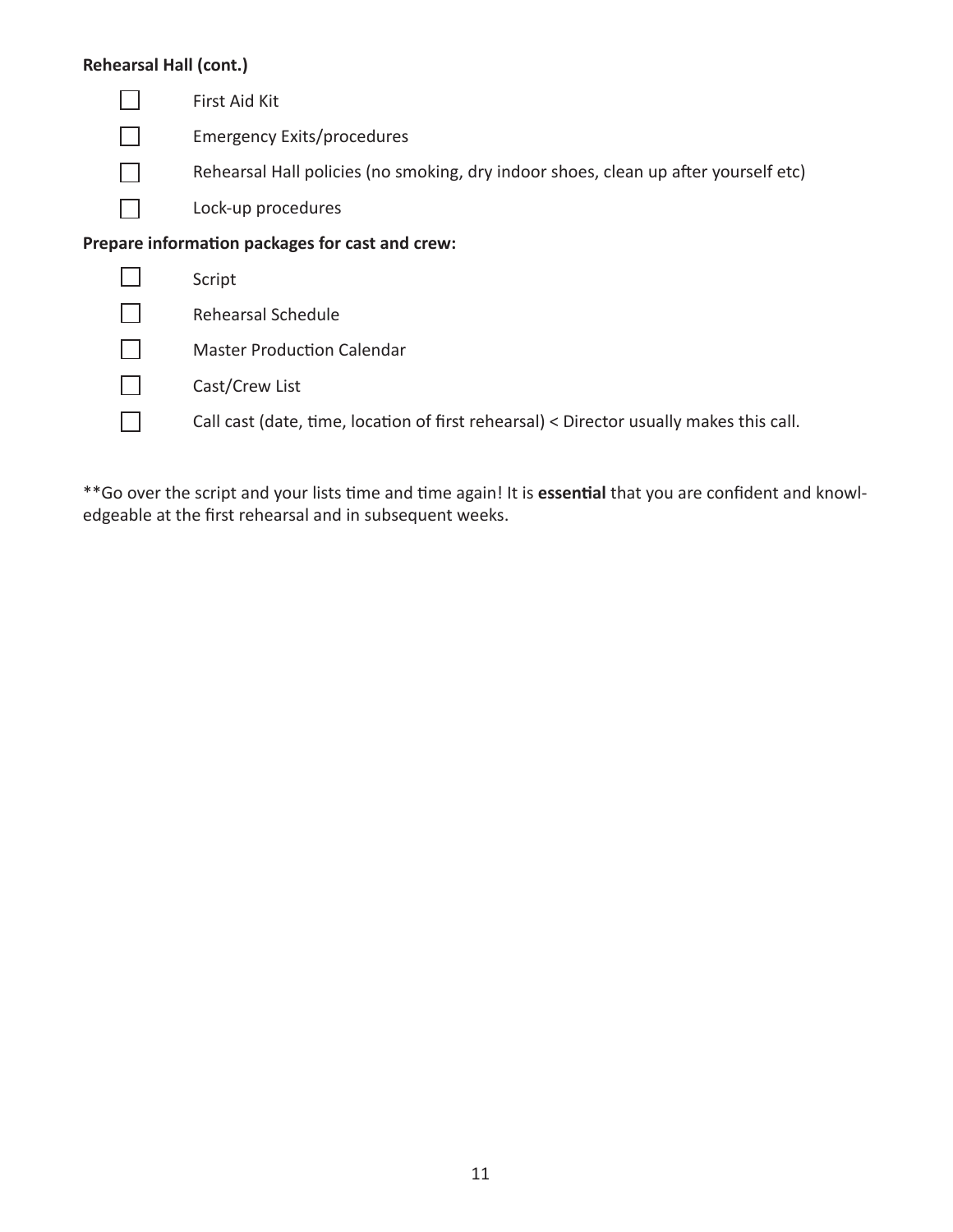### **B/ REHEARSALS**

During this stage, the SM's attention should be given in the following order: Director, Actors, Producer. The design team and heads of technical departments are your concern only when it comes to passing on information that comes out of rehearsals or meetings which affects them.

**The Director:** You are there to make the Director's job easier and to serve his/her vision of the show. Always be sensitive to his/her needs and take contiual notes of your Director's questions, statements, comments, changes, dreams, hairbrained ideas... Help your Director to organize his time and pay attention to good use of an actor's time (let Director know if you think that actor is done for the evening). You are there to be responsible for the technical aspects of the production allowing the Director to focus on the artistic side. Remember - you are **not** the Director. However, it is up to you to understand the reasons for for the direction so that you can assist the actors after the opening of the show.

Keep in mind that in professional theatre the Director **leaves** after opening night and it is up to the SM to maintain the Director's vision and the integrity of the show.

**The Actors:** Listen to them actively and compassionately. Be aware of their needs both professional (their preferred method for prompts, how they like their props set, problems with costumes etc) and personal (are they sick, did they have a bad day etc). Do not attempt to direct them because you might confuse them and it is not your job. If they seek your advice, keep within the Director's vision. Treat your cast members with the respect they deserve. Be tactful, supportive and caring.

**The Producer:** This person is your link to the rest of the crew. It is essential that you maintain clear communication with the Producer and that information flows in both directions. You should pass on all "political problems" to him/her without emotion or taking sides. Let them do their job.

**The Stage Manager in rehearsal:** You, the SM, can best serve the play by keeping the broadest and most objective view of the production and the people involved. Do not make "executive decisions". You are there to gather information and to pass that information through the correct channels be it the Director, Producer, and/or Designers. Make continuous notes of problems and changes and always keep a personal "to-do list". Stay tranquil and serene even when it is chaos around you. If you **have** to lose your cool, **do it in private**! Remember, you have to be seen as "the calm in the eye of the storm..."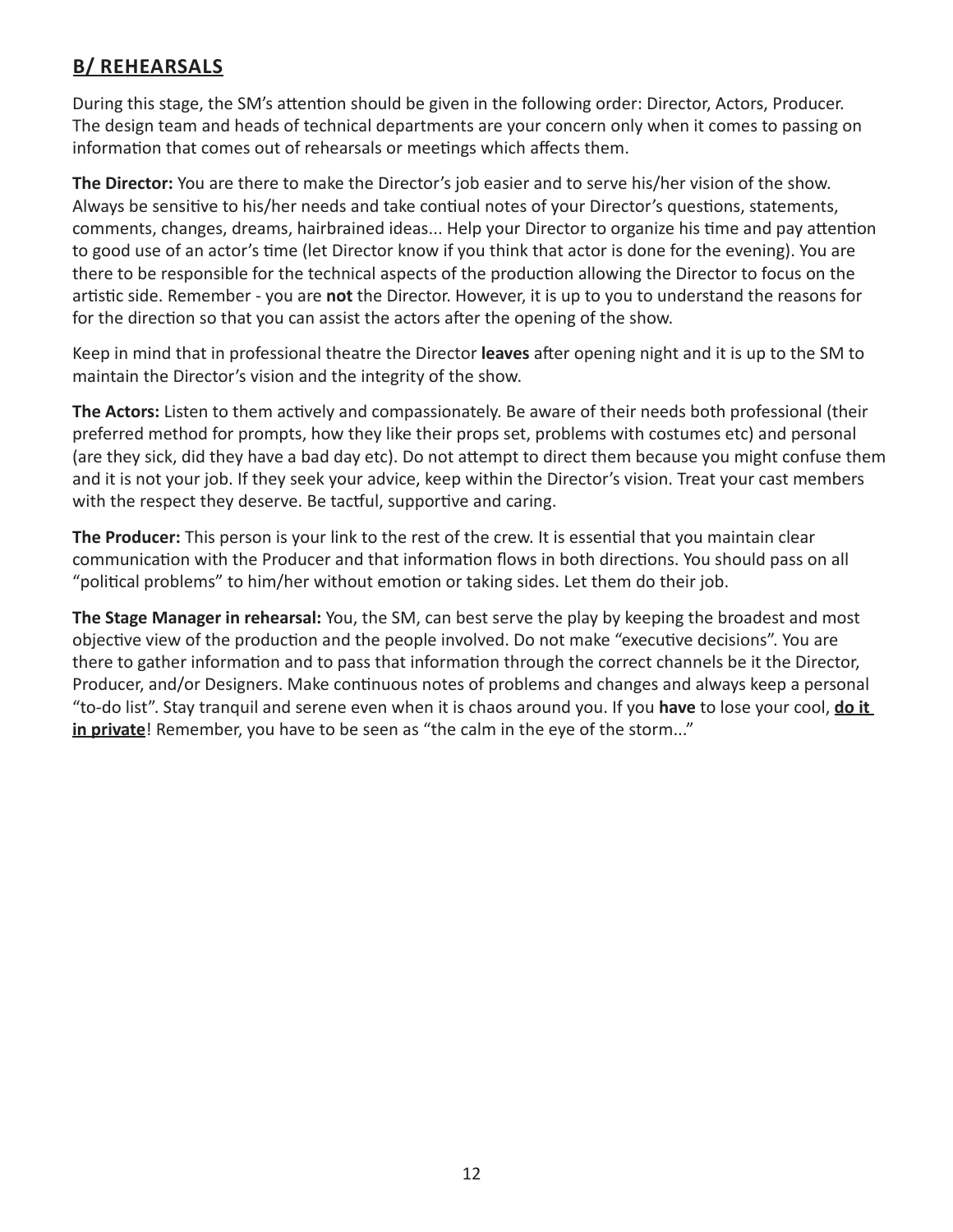### **B1/ First rehearsal or Read Through**

The SM helps with the flow of rehearsal by always being prepared, keeping everyone on schedule, and thinking ahead. The SM maintains rehearsal discipline with diplomacy and firmness - always use the word "please" before calling for quiet and learn to develop lung capacity and **projection** in the case of large, noisy casts.

 $\Box$ Meet cast and introductions  $\Box$ Double-check accuracy of names and contact info  $\Box$ Ask for alternate telephone numbers in case of emergency  $\Box$ Ask actors to check in and out with SM or ASM  $\Box$ Remind actors that it is their responsibility to check rehearsal calendar  $\Box$ Tour theatre (for new members)  $\Box$ Distribute information packages (rehearsal schedule, master calendar, contact lists)  $\Box$ Distribute scripts  $\Box$ Discuss rehearsal schedule and note any absences, conflicts, special issues  $\Box$ Explanation of floor plan/set design/maquette  $\Box$ Director's notes  $\Box$ Script changes  $\Box$ Prompting style  $\Box$ Breaks  $\Box$ Program requirements (deadline for bios, photos)  $\Box$ Bring first day goodies (if desired)  $\mathbb{R}^n$ Commence read through and time it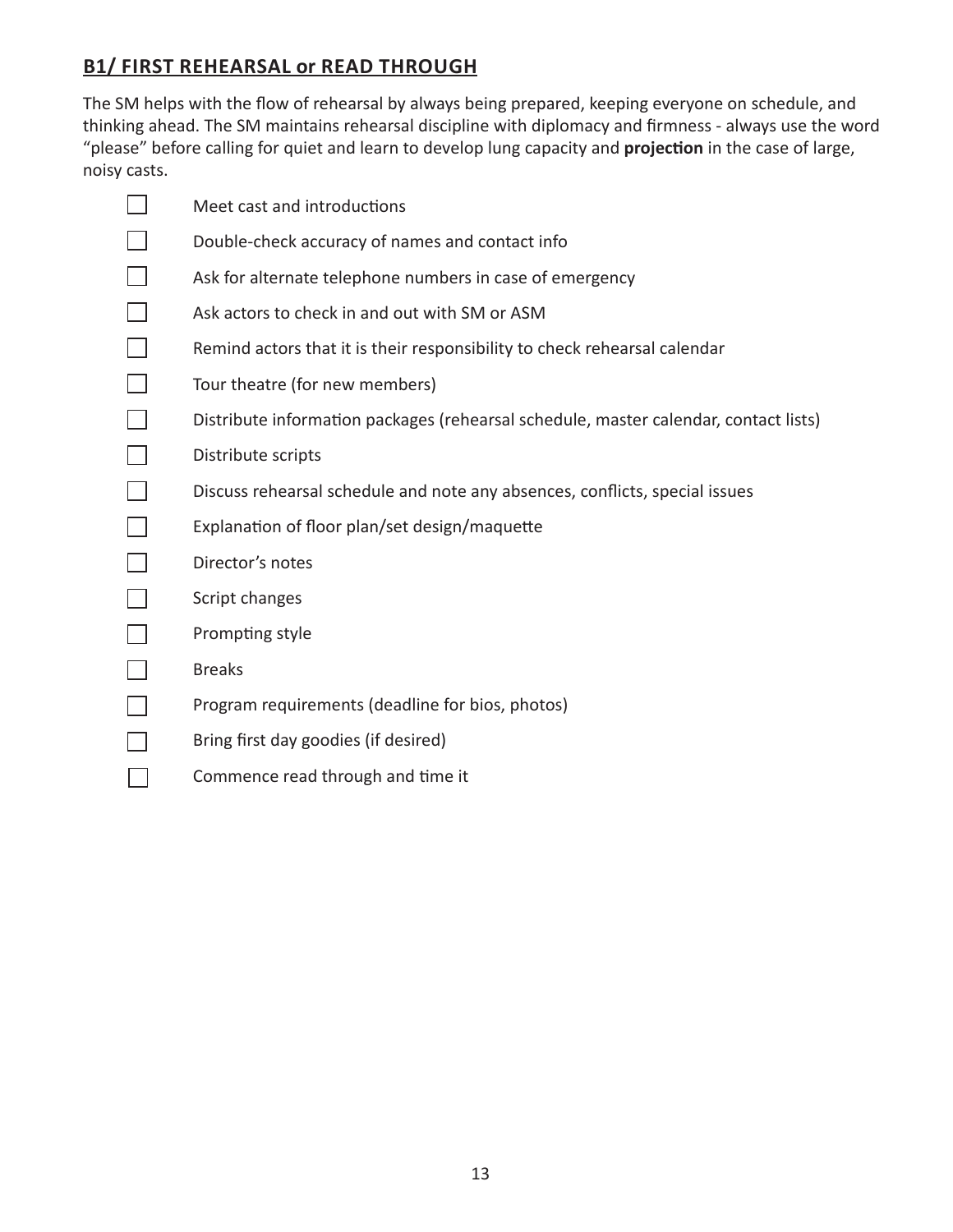### **B2/GENERAL REHEARSAL RESPONSIBILITIES** (some of these duties may be delegated to ASM)

- Checking attendance and calling actors when late.
- • Blocking notes using short-hand and small diagrams where necessary.
- Calling sound cues ("ding dong", "ring, ring", "knock, knock", "bang" etc)
- • Calling lighting cues ("blackout", "lights up", "lightning flash" etc)
- • Daily recording and distribution of rehearsal notes. These notes are **vital** for the necessary communication between departments to happen effectively. Pass along information and changes in clear, concise wording and with diplomacy.
- Scene, scene change and quick change timings.
- • Pre-set and travel patterns of props, furniture and costumes.
- • Spiking of set pieces and actors' marks.
- Documenting script changes.
- Being conscious of best use of actors' time. Ex. If you notice that the actor's scenes are over, ask the Director if that person may be released for the evening.
- Daily and weekly rehearsal calls and/or changes to the schedule (in consultation with the Director).
- Solving problems and keeping the rehearsal running smoothly and on time.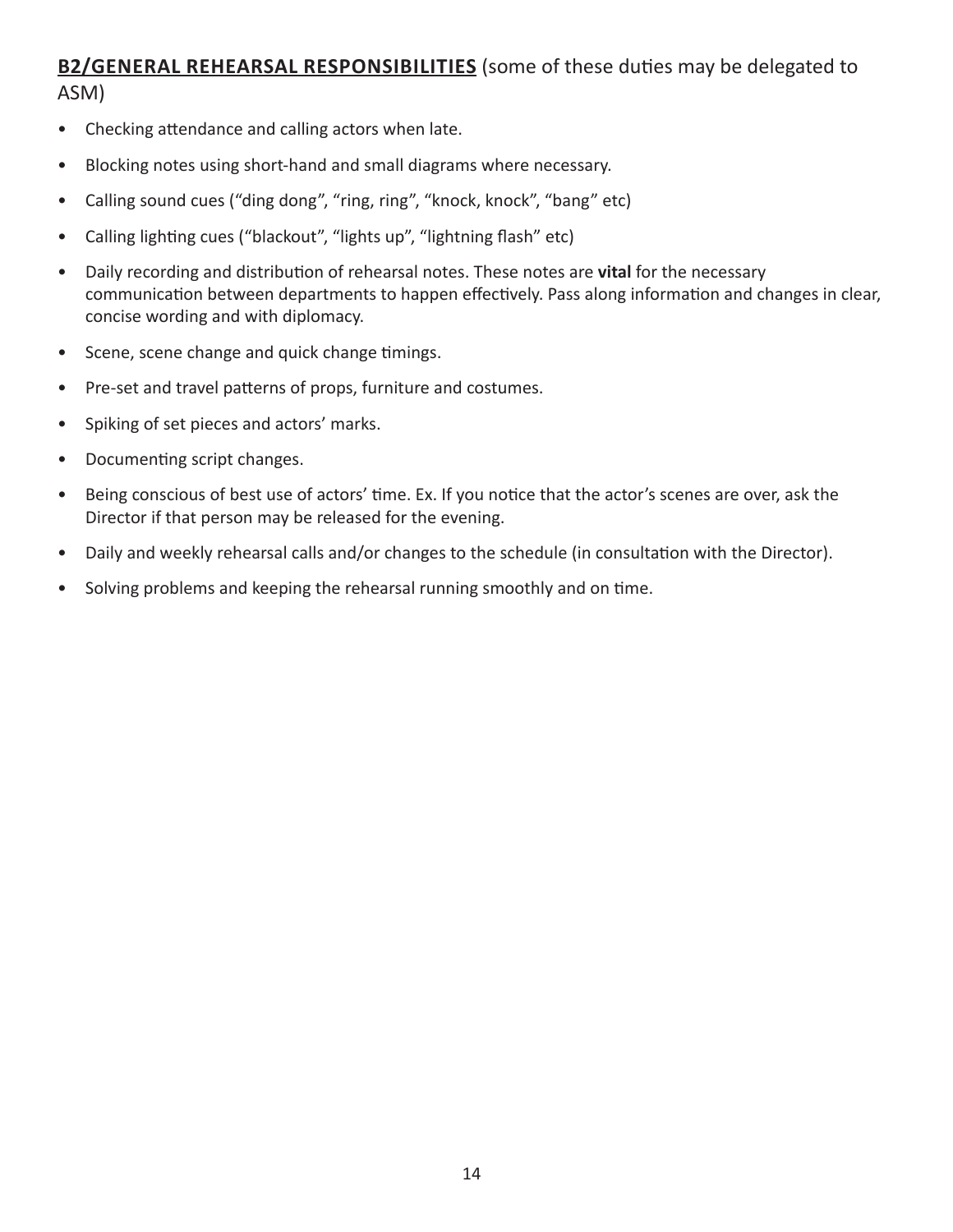### **C/ TECH WEEK** (or when rehearsals move to the auditorium)

The Tech Week is the busiest, most creative and most stressful time for the SM. This is a very sensitive time for the production, and you must stay even closer to your Director, cast and crew. At this stage of the production, line prompting should no longer be necessary.

The overall schedule should effectively use stage time that is divided thusly:

**Actor Time:** No technical elements. Director and cast work on play without tech constraints. Allows actors to get use to the stage.

**Tech Time:** Allows for lighting and sound level sets and touch-ups.

**Final Time:** Includes Q2Q, Tech and Dress Rehearsals.

### **C1/ SM's prep work before allowing company on set:** (done with ASMs and stage crew)

|                        | Organize transportation of all materials (props, furnishings etc) from rehearsal hall to<br>auditorium. Use rehearsal pieces if performance pieces aren't complete. |  |  |
|------------------------|---------------------------------------------------------------------------------------------------------------------------------------------------------------------|--|--|
|                        | Ensure that Tech Crew/Tech Director has completed load-in.                                                                                                          |  |  |
|                        | Spike furniture and audience sight lines.                                                                                                                           |  |  |
|                        | Distribute preliminary backstage running cues (assuming ASMs have not already<br>done this on their own).                                                           |  |  |
|                        | Create scene change boards (what, where, when, who).                                                                                                                |  |  |
|                        | Create costume change boards (what, where, when, actor, dresser)                                                                                                    |  |  |
|                        | Ensure that all lists, plots, pre-sets and cue sheets are accurate and up-to-date.                                                                                  |  |  |
|                        | Remind everyone of emergency procedures and policies.                                                                                                               |  |  |
|                        | Retain responsibilities in front of stage (calling cues, giving tech notes, liaison with<br>FOH etc.).                                                              |  |  |
|                        | Delegate backstage duties to ASMs (prop and set entrances and exits, scene changes,<br>quick costume changes etc.).                                                 |  |  |
| On stage safety check: |                                                                                                                                                                     |  |  |

#### $\Box$ Platforms and risers firmly in place.  $\Box$ Staircases above 3' high have handrails in place. Glo-tape where absolutely necessary. (handrails, corners of furniture, edge of stage) $\Box$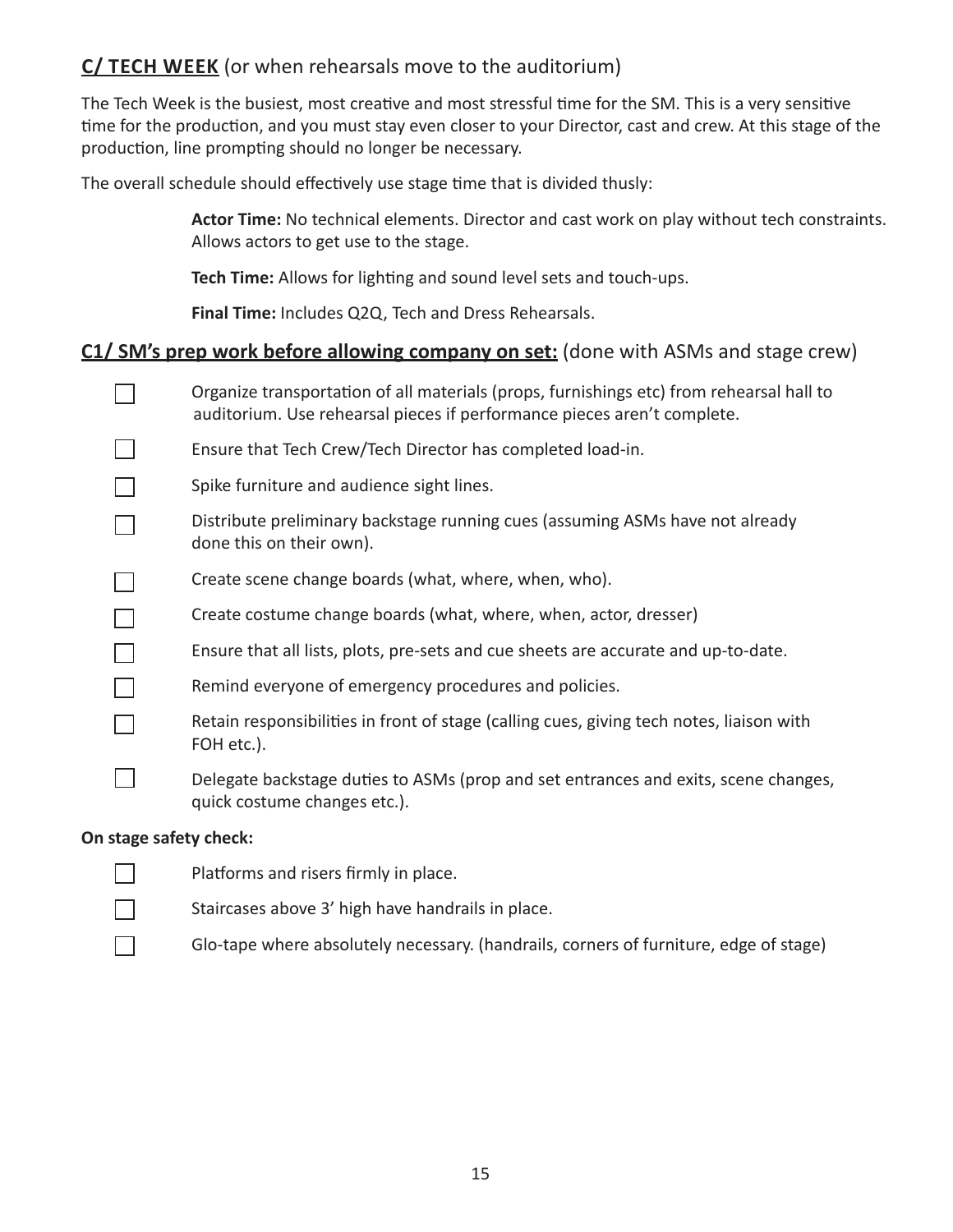### **C2/ ASMs prep work:** (done with SM and stage crew)

| Make sure wings are clean.                                                                                                                                   |
|--------------------------------------------------------------------------------------------------------------------------------------------------------------|
| Safety check.                                                                                                                                                |
| Tape down carpet for crossovers and pacing.                                                                                                                  |
| Check operation of all work, flash and "blue" lights.                                                                                                        |
| Tape cables (if not already done by tech crew).                                                                                                              |
| Glo-tape where applicable but be frugal - the set shouldn't look like an airport runway!                                                                     |
| First aid kit.                                                                                                                                               |
| Sewing Kit and/or safety pins.                                                                                                                               |
| Broom, mop, dust pan.                                                                                                                                        |
| Props tables (mapped out and assign props to particular places).                                                                                             |
| Headsets                                                                                                                                                     |
| ASMs prompt books.                                                                                                                                           |
| Costume change areas.                                                                                                                                        |
| Water and cups.                                                                                                                                              |
| Kleenex                                                                                                                                                      |
| Chairs                                                                                                                                                       |
| Garbage pail                                                                                                                                                 |
| Set Up Green Room (or delegate to green room personnel):                                                                                                     |
| Clean and cheerful.                                                                                                                                          |
| Provide food and beverages during performances.                                                                                                              |
| C3/ First rehearsal on set:                                                                                                                                  |
| Acquaint cast with set (special features, doors, windows, operation of moving pieces)                                                                        |
| Show cast backstage and quick change areas                                                                                                                   |
| Collect valuables in box and lock away. Even better - ask the cast to leave their valu<br>ables at home! Valuables are returned at end of rehearsal or show. |
| C4/ Prep for remainder of Tech Week:                                                                                                                         |
| Top of show and intermission pre-sets (pre-show music, curtain warmer)                                                                                       |
| Post sign-in sheet.                                                                                                                                          |
| Remind cast not to eat or drink in costume.                                                                                                                  |
|                                                                                                                                                              |

 $\Box$ Smoking should be done outside before or after the show.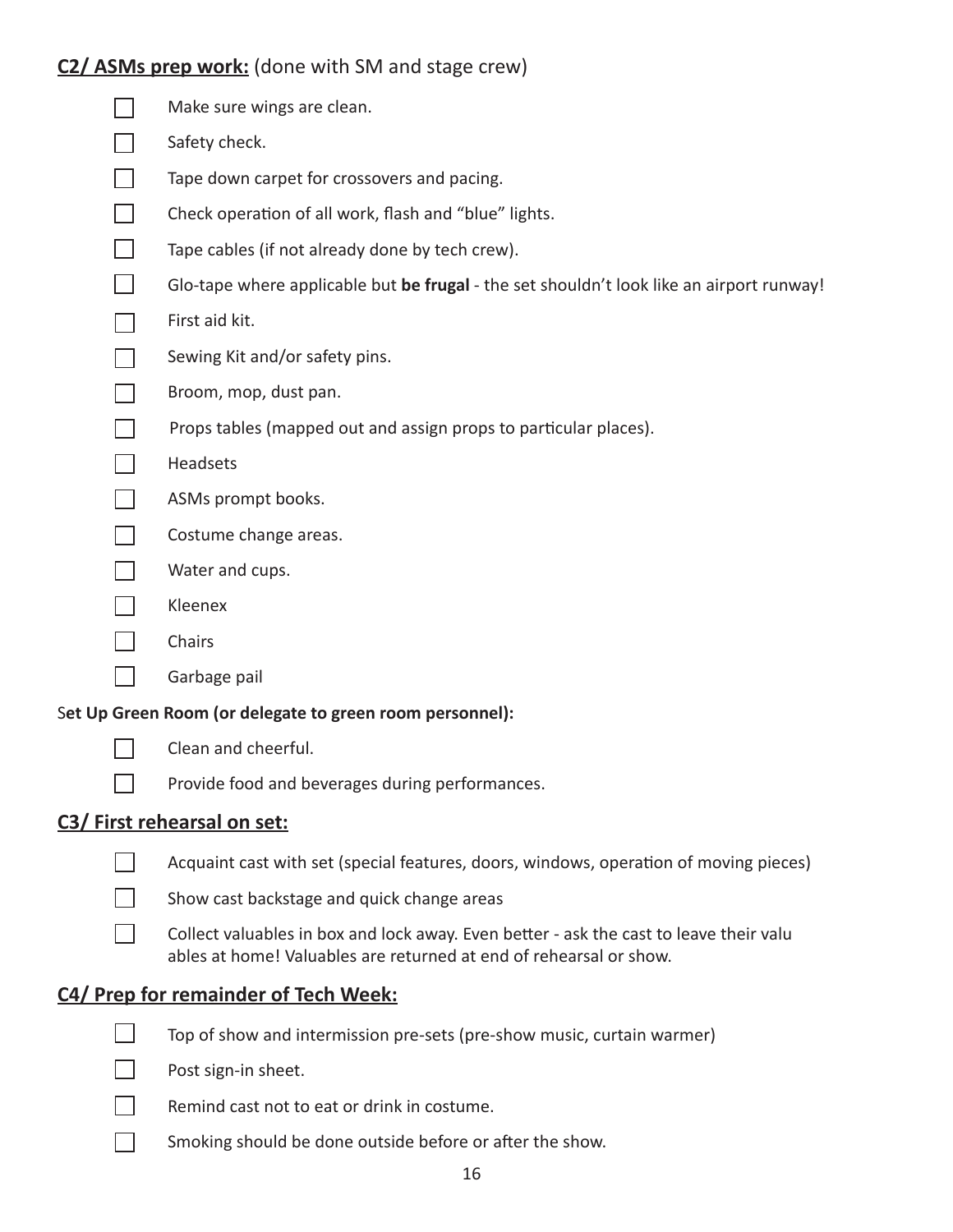|                | Delegate duties and go over procedures with ASMs                                                                                                      |
|----------------|-------------------------------------------------------------------------------------------------------------------------------------------------------|
|                | Liaise with FOH regarding emergency procedures, curtain time, timing of each act,<br>holding of show due to weather or other interruption.            |
|                | Check all headsets. Return batteries to charger when not in use.                                                                                      |
|                | Call meeting with running crew to discuss show policies and headset etiquette. It is<br>the SM's responsibility to keep headset chatter to a minimum. |
|                | Ensure cue sheet lists are accurate and up-to-date:                                                                                                   |
|                | Props                                                                                                                                                 |
|                | Costumes                                                                                                                                              |
|                | <b>Scene Changes</b>                                                                                                                                  |
|                | Lights                                                                                                                                                |
|                | Sound                                                                                                                                                 |
|                | <b>Special Effects</b>                                                                                                                                |
| C5/ Level Set: |                                                                                                                                                       |

operation (how quickly the cue occurs - Xfade, snap black etc)

### **C5/ Level Set:**

 $\Box$ 

Record sound cues (as above).



Rewrite cues neatly.



### **C6/ Costume Parade:**



 $\Box$ 

Ensure tha cast are on time.

Record changes from director and designer (this may be delegated to ASM or costume design assistant).

Record light cues, cue number, effect (DS area, special etc), count (how long cue lasts), 



### **C7/ Scene Change Rehearsal:**



Call required cast and crew members.



Ensure that all props and set pieces are ready.



- Run scene changes with show lighting.  $\Box$
- $\Box$ Time scene changes. They should all be under 30 seconds max.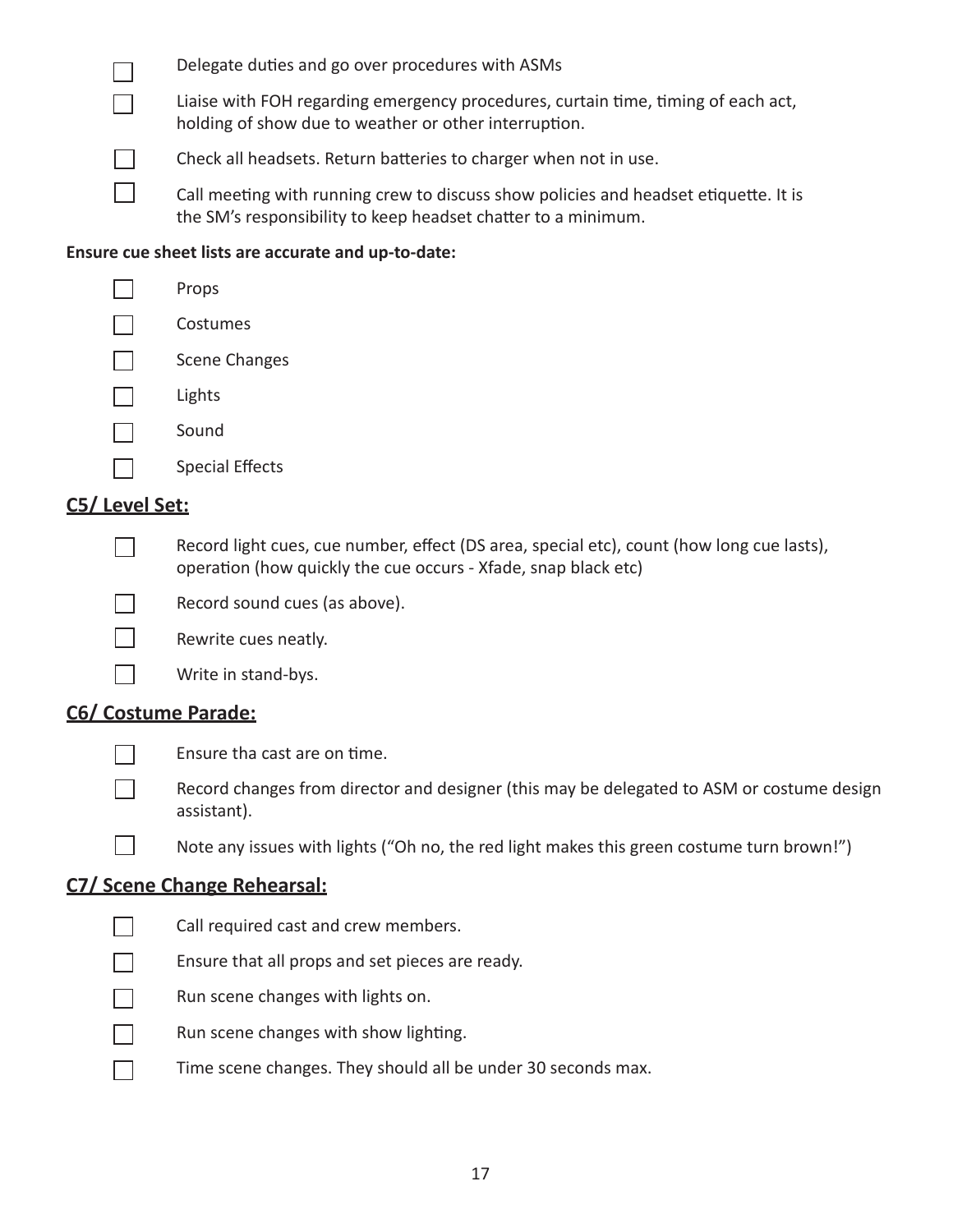### **D/ Cue-to-Cue (Q2Q):**

The SM usually moves to the booth as of this rehearsal. This is when all technical elements of the show come together (often for the first time, though it's possible that you may have had rudimentary sound effects or general lighting before now). The emphasis is on the **transition** from one "state" to the next and includes the actors' participation. The Q2Q is for the Stage Manager and the crew to work out the specific timings and details of how the show is going to be executed technically. Cue sequences may be repeated several times until correct. This is also the time for the actors to become used to entering and exiting in blackout.



Acquaint actors with spots and specials. Spike these for the actors.

Explain Q2Q procedure with cast and crew before beginning.

 $\Box$ П

Commence Q2Q.

**Running the Q2Q:** For every cue, the SM should give a standby approximately 10-15 seconds in advance of when the cue should happen. Actor standbys should be given with at minimum a one-page warning (2 pages is better if the actors on stage skip dialogue!). For complex cues or cues given in rapid sequence, standby may be given earlier to allow the operator added time to prepare.

Example:

SM: Standby Light cues 10, 11, 12. Sound cue 5. Scene change 3 stage right. LX: Standing by Lights 10 through 12. SX: Standing by Sound 5. ASM: Standing by Scene change 3 stage right. **(actors' dialogue)** SM: Lights 10... GO Lights 11 and Sound 5... GO. Lights 12... GO. Scene Change 3... GO.

The SM will call the cues for the show until the rehearsal bogs down technically. The SM stops the action and asks the cast to wait while the tech details are worked out and then the cast will be asked to repeat the action until the cues are running smoothly.

The rehearsal continues until a point is reached where there are no cues for several pages (be aware of long running cues or quick changes that may be happening backstage - these still count as "cues in progress"). The SM will ask the cast to stop and a new starting point, positions of the actors and new line will be announced usually a few lines before the next standby. The SM will ask the cast to continue with the action and will resume calling cues until the next set of problems, when another halt will be called until the problem is solved.

This is usually a long and tedious rehearsal from the actors' point of view. Continue to be polite, thanking them for their patience. Above all, remain calm and efficient and remember to keep things moving as much as possible.

It is **strongly advised** that the SM prepare the prompt script ahead of time with start and stop tabs so that no time is wasted finding the next spot to continue.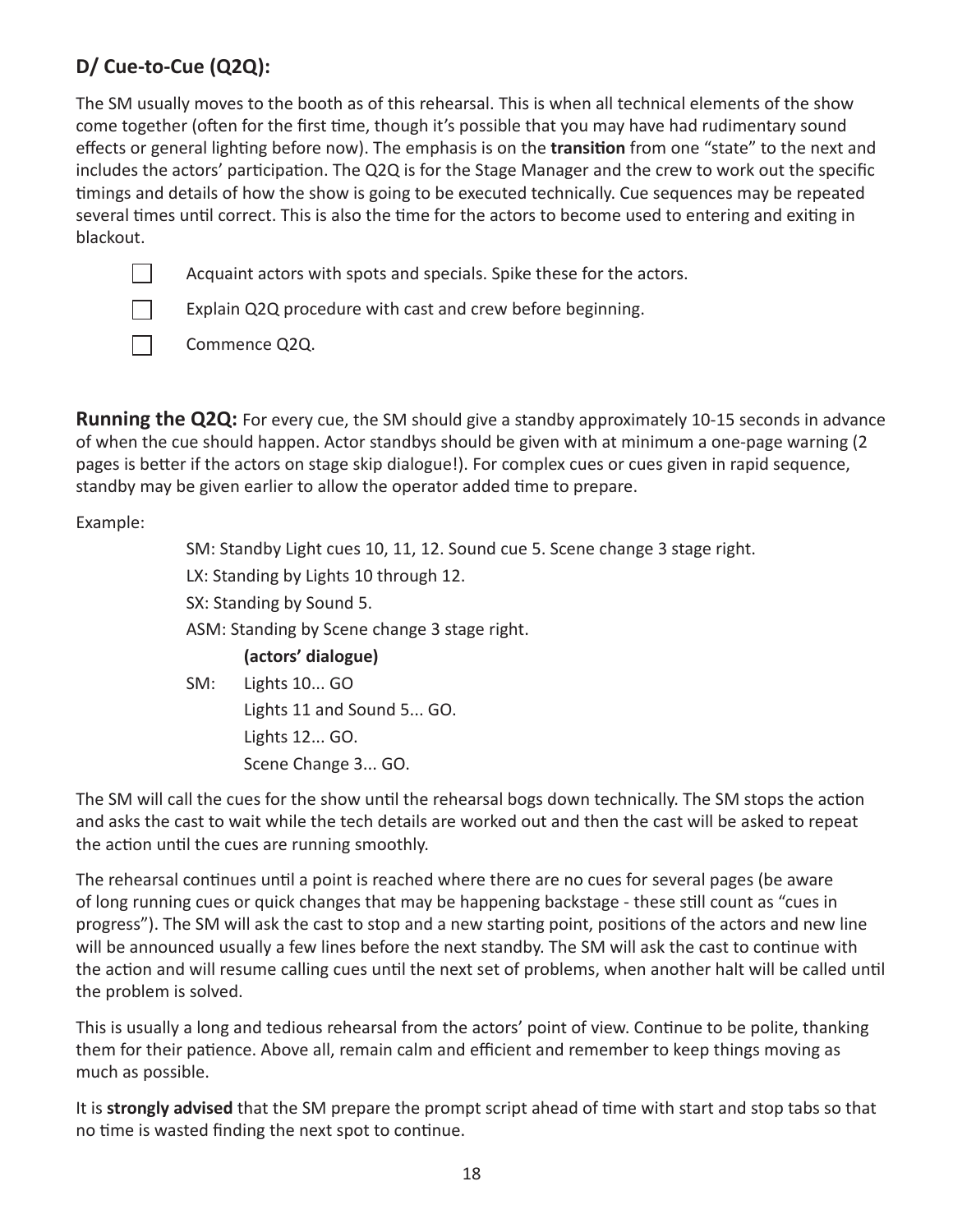After the rehearsal:

| Get tech notes from the Director.                           |
|-------------------------------------------------------------|
| Give and/or communicate Director's notes to tech crew.      |
| Give SM notes to tech crew and cast.                        |
| Thank everyone for their patience and contributions.        |
| Remind cast and crew of call times.                         |
| Readjust cues and standbys in the prompt book as necessary. |
|                                                             |

### **E/ Technical Rehearsal (first dress):**

This is the rehearsal where (hopefully) everything comes together - scene changes, lights, sound, special effects, costumes etc. Make checklists for everything!

No line prompting should be needed. Actors take the entrance cues from ASMs. ASMs get used to dealing with the backstage flow. The SM deals with calling the show and the ASMs take full responsibility for the actors and their 'stuff'.

Stops in the action are called by the SM only if there is a technical issue. The Director needs to be reminded that this is a rehearsal primarily for the crew with every effort made to have a flawless rehearsal.

This process can be stop/start or sometimes a straight run-thru, in which technical effects and acting are further integrated to smooth out any glitches and re-establish the pace of the production. Adjustments in all areas may need to be made.

### **F/ Final Dress Rehearsal/Preview:**

Proceed as if it was a full public performance. No stops in the action unless a dire emergency occurs. Full costume, make-up, props etc. Treat these rehearsals as actual performances.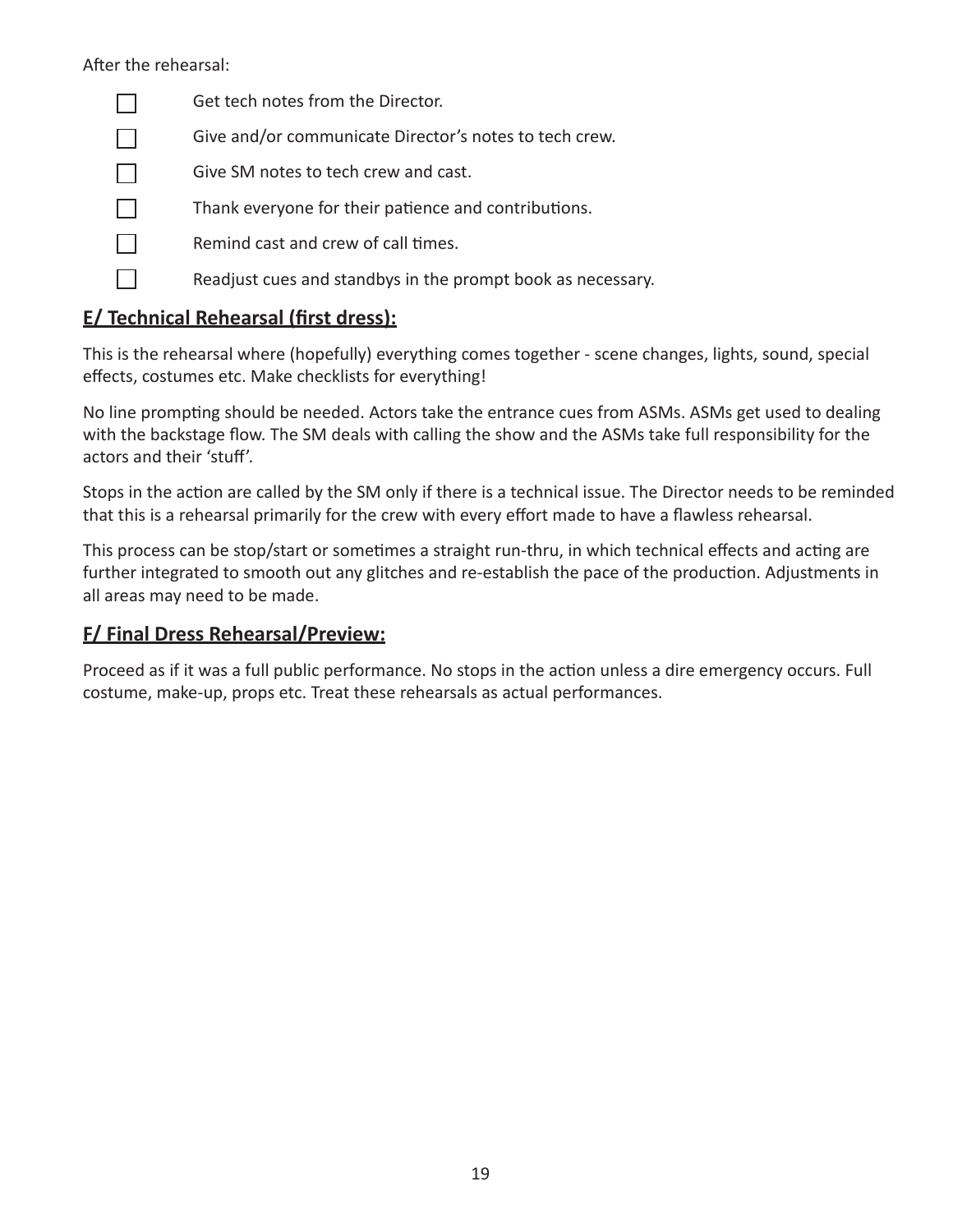### **g/ performance run**

**90 minutes prior to curtain time:** (or sooner depending upon requirements of the show)

- $\Box$ Check attendance and call late cast/crew members.
- $\Box$ Lamp Check (Lighting operator will do this and check in with SM when done).
- $\Box$ Sound Check (Sound operator will do this and check in with SM when done).

 $\Box$ Headset and paging check.



 $\Box$ 

- Stage swept and/or mopped.
- Synchronize watches with ASMs and FOH.

### **60 minutes prior to curtain time:**



- Check attendance and call any remaining latecomers.
- $\Box$ On stage presets (props, costumes, furniture).
- П. Backstage presets (props, costumes, furniture).
- $\Box$ Cast told to check stage and props/costumes.
- $\Box$ Give actors and/or crew any notes from previous show but **only** if there was a major issue.

### **30 minutes prior to curtain time:**



- Give 1/2 hr. call to cast and crew.
- Curtain warmer up. (LX preset)  $\Box$



- Preshow music up. (SX preset)
- $\Box$ Final check on stage.
	- Inform cast and crew that "stage is closed".

### **20 minutes prior to curtain time:**



 $\Box$ 

House doors open. (FOH does this)

### **15 minutes prior to curtain time:**



- Give 15 minute call to cast and crew.
- Collect valuables.  $\Box$

### **10 minutes prior to curtain time:**



Check FOH to ensure audience is flowing well; no issues that might delay the start time.

Crew on headset. $\Box$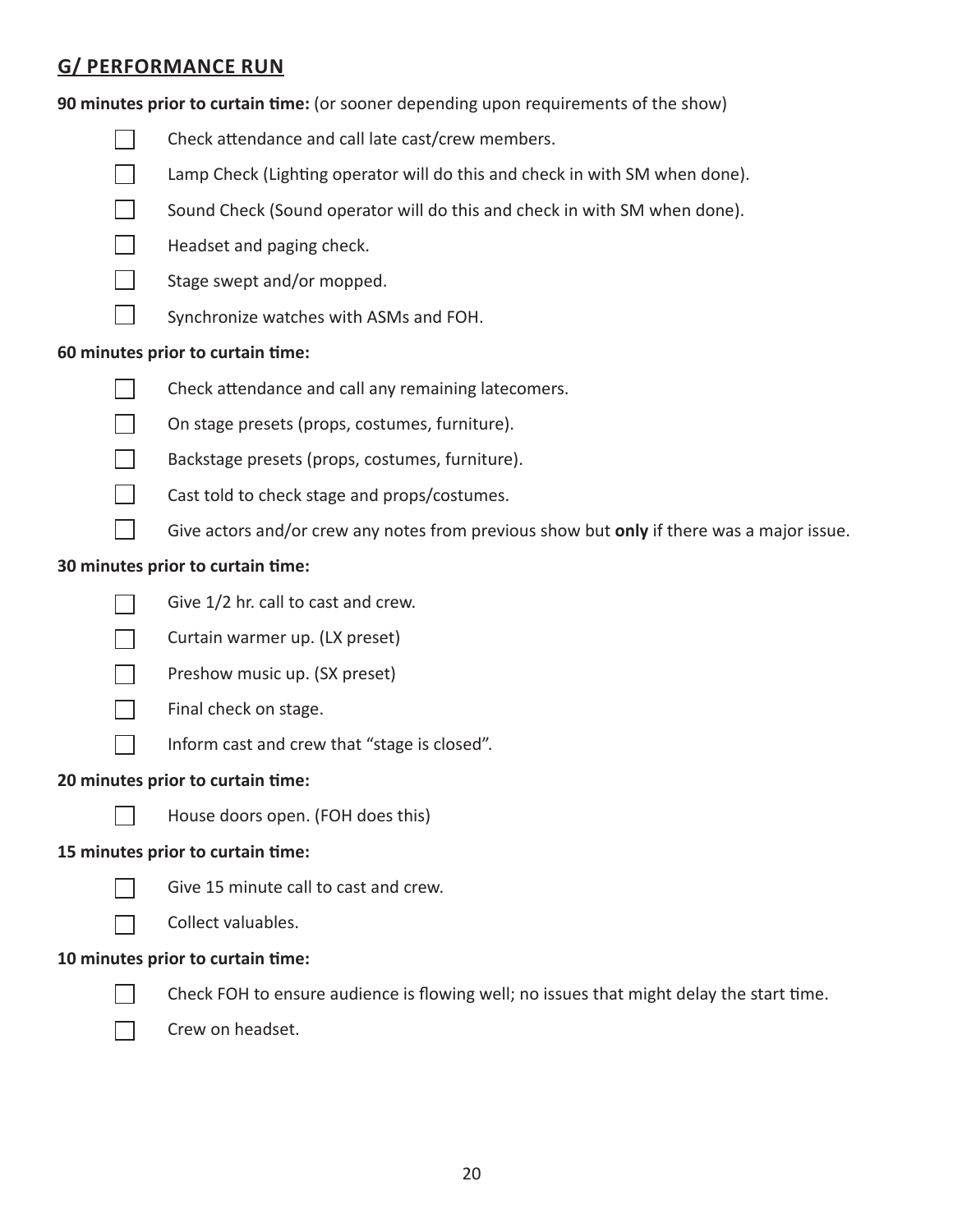#### **5 minutes prior to curtain time:**



- Give 5 minute call to cast and crew.
- Head to booth. Crew to positions.  $\Box$
- Check that comm lines are open. All crew check in with SM.  $\Box$

#### **3 minutes prior to curtain time:**



Call "beginners" to get actors to their positions.

#### **Curtain time:**

 $\Box$ House doors close.







- "Beginners Please Standby". Crew standbys.
- $\Box$  $\mathbb{R}^n$
- Call opening set of cues and start stop watch....
- **During show:**



- Maintain Director's vision.
- Call cues.
- Record timings of scenes and acts. (see show report)
- Record any problems that occur. (see show report)
	- Be aware of cast and crew morale and intercede when necessary.

#### **Intermission:**

 $\mathbb{R}^n$ 



- Give 15 minute warning to cast and crew.
- Reset on stage and backstage for next act if necessary.  $\Box$ 
	- Give 5 minute call to cast and crew.
	- Head to booth.
	- "Beginners Please Standby".
	- Crew on headsets check in.
	- Crew standbys and away you go again...

#### **Post show:**



 $\Box$ 

- Give call time for following day.
- Reset for beginning of show.
- Valuables returned.
- Clean up and lock up. $\Box$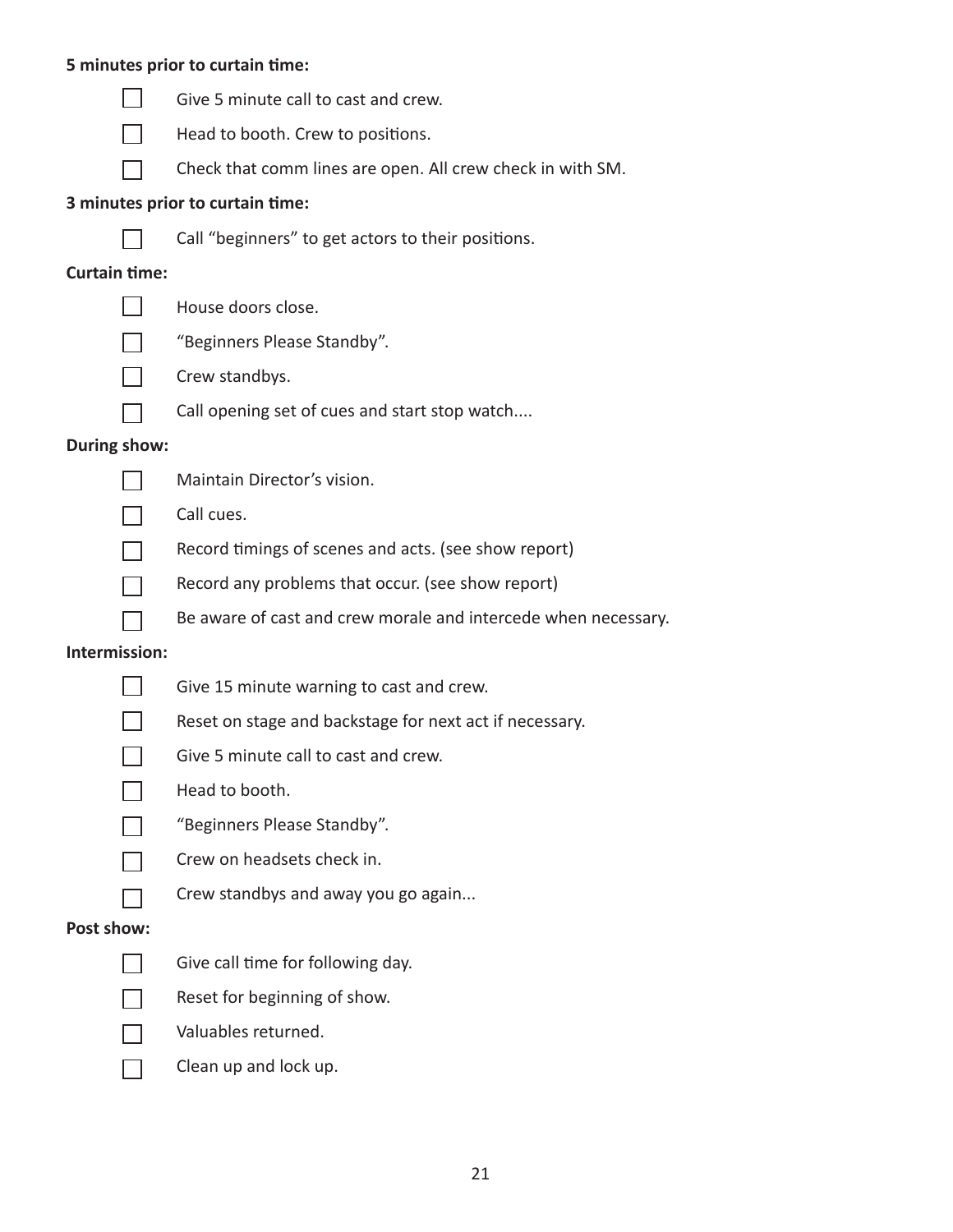### **H/ Strike**

 $\Box$ 

 $\Box$ 

П

 $\Box$ 

Ensure that booth, stage and backstage areas are clean and all items have been put away.

Headsets should be stored in the booth with their batteries in the charger.

Producer (or in some cases the SM) is responsible for co-ordinating a duty roster.

Make sure that the facility is clean and tidy for the next production.

Written by Micheline Chevrier and Marilyn Lawrie, with acknowledgements to: Tigger Jourard, Janet Kennedy, Debra McKay, John Raymond, Brian Scott, David L. Smith and Nicolette Theroux.

Sheridan College Technical Production Handbook; York University Production Manual; Stage Management Without Tears, Ron Davies; The Back Stage Guide to Stage Management, Thomas A. Kelly; Stage Management, Lawrence Stern.

Edited and adapted for Community Theatre use by Wendy Wagner, Kanata, 2012.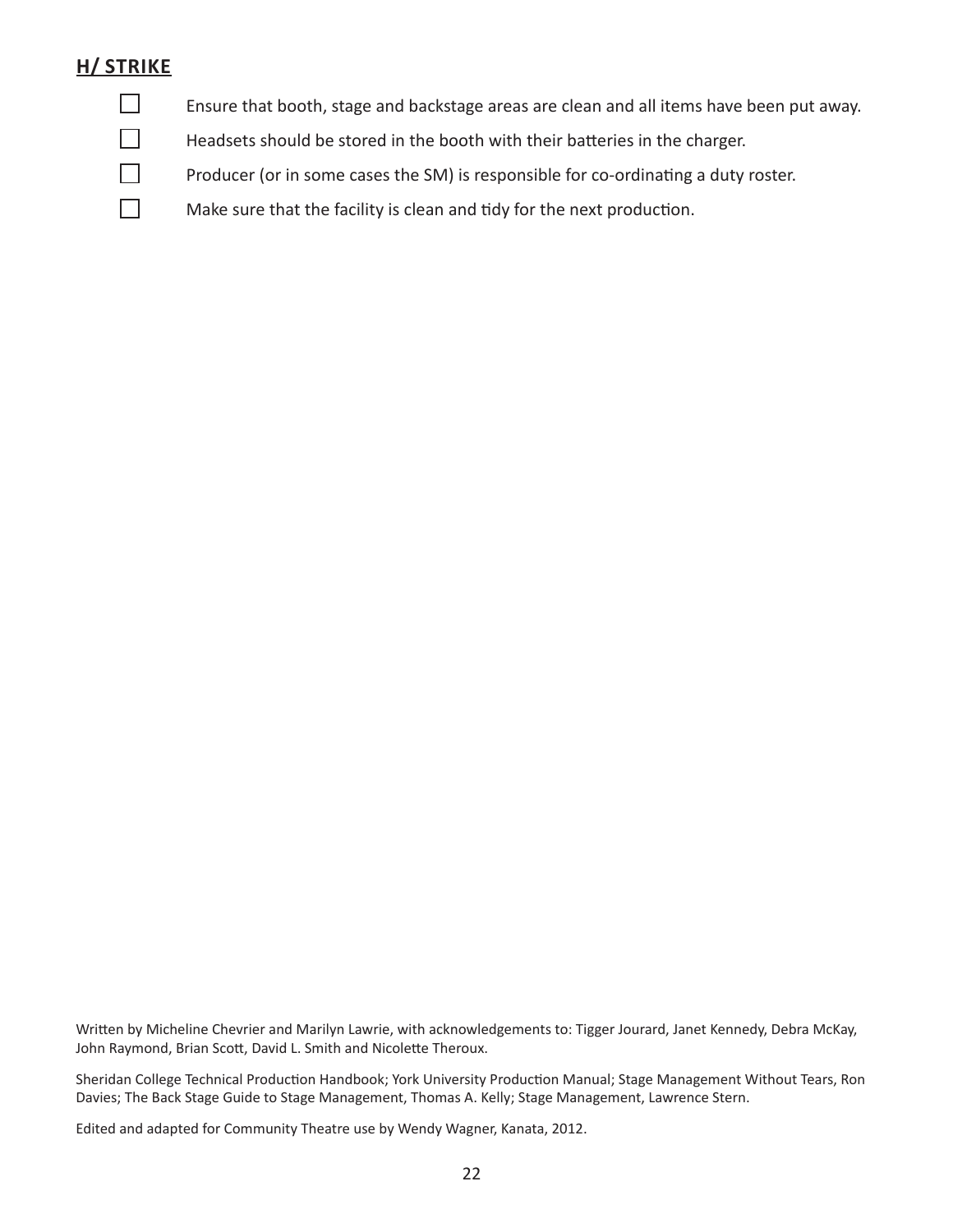# **script analysis**

Read the script. If you enjoy it, consider becoming the Stage Manager. If you don't enjoy it then it might be best to wait until a better, more compelling script comes along because spending up to three months of time working a show you don't enjoy is a real chore.

If you enjoy the script, read it a second time. However, this time you will want to make notes so have a pen and some paper handy (or use your laptop or tablet).

Read the text with an eye for the following items (it may be necessary to read the script several times):

- lighting cues Has the playwright mentioned the time of day? Is it an interior or exterior scene? Is there a light source mentioned in the set description (wall sconce, window, glowing tv screen)?
- sound cues Does the telephone ring? Is there a knock at the door? Can we hear birds or a rainstorm?
- set design Are there any moving parts to the set? How many doors (entrances/exits) are there?
- costumes Are the actors wearing the same costumes for the entire show or are there changes to be made? How much time is there between changes?
- properties/furnishings Make lists of all props and furniture needed for the play. Be aware that this list will change once the director starts the rehearsal process but at least you have some place to start.
- special effects Does the play call for haze? Does someone have to disappear? Does something have to appear to explode?
- special considerations Does anything have to "fly"? Is someone using a wheelchair?
- • actors' entrances and exits (French Scene)

### **How to "French Scene" a script:**

- Start by using a Character Scene Breakdown chart for each character.
- • Note on which page the actor enters and whether that entrance takes place near the **T**op, **M**iddle or **B**ottom of the page.
- • Note on which page the actor exits and note **T**, **M**, or **B**.

**Example:** (use the Character Scene Breakdown chart)

Actor: Wendy Wagner Role: Stella May Page 2M - enters (ENT) Page 8B - exits (EX) Page 27T - enters Page 53T - exits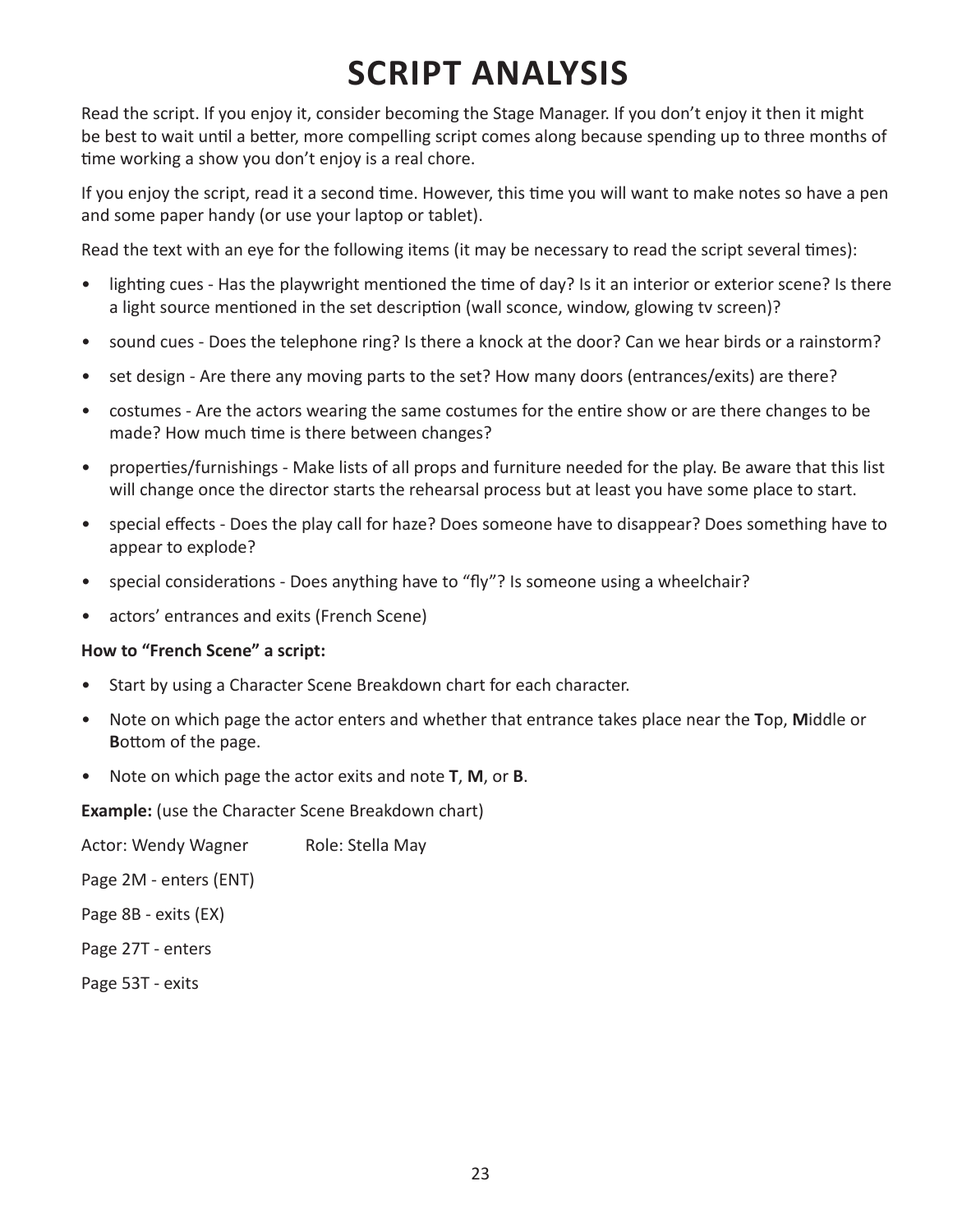# **stage shorthand**

| <b>USR</b> | <b>UC</b> | <b>USL</b> |
|------------|-----------|------------|
|            |           |            |
| <b>SR</b>  | ◚         | <b>SL</b>  |
|            |           |            |
| <b>DSR</b> | <b>DC</b> | <b>DSL</b> |
|            |           |            |

## **audience**

SR = Stage Right

 $U = Up$ 

 $D = Down$ 

SL = Stage Left

C = Centre Stage

 $X = Cross$  (ie:  $XSL = Cross$  to Stage Left)

ENT = Entrance

 $EX = Exist$ 

 $LX = L$ ights

SX = Sound

SFX = Special Effect

It is helpful, when making blocking notes, to use the above shorthand or something similar that makes sense to you and your stage management team.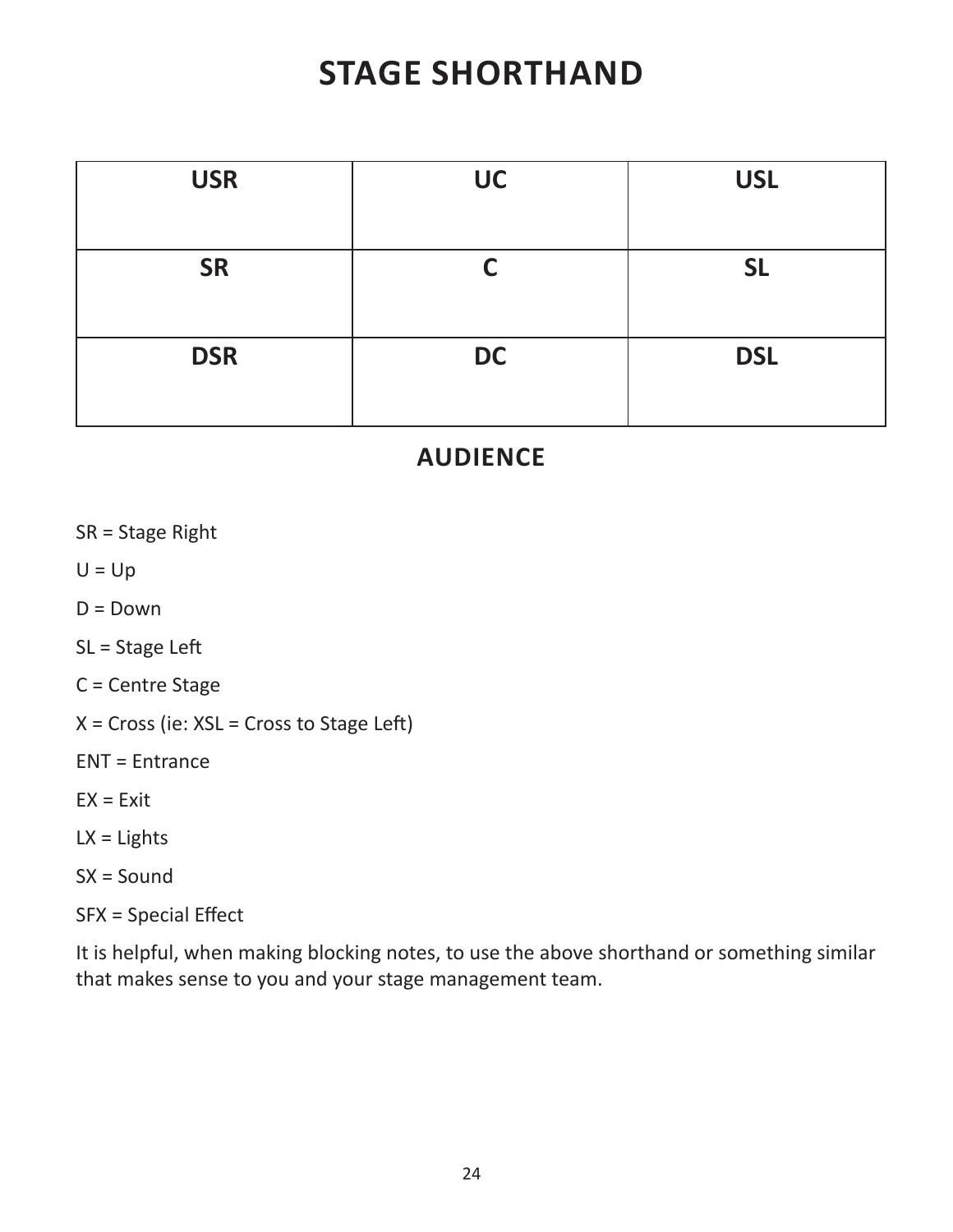# **the assistant stage manager**

### **Qualities of a good ASM:**

- **Diligence**
- **Tact**
- **Punctuality**
- **Reliability**

Does the Stage Manager need more than one ASM? That depends on the production and its needs. If the show is a large cast musical or there are multiple entrances, exits, moving set pieces etc then you'll need at least two ASMs. The need for extra ASMs also depends upon whether the Stage Manager is calling the show from the wings or from the booth.

Remember, that if the SM delegates certain areas of responsibility to an ASM, this does not mean that the SM is relinquishing full authority for that area. Be sure to communicate with your SM constantly.

### **Some duties that may be assigned to the ASM during the rehearsal period:**

- • Check attendance and call actors when late.
- • Blocking notes using short-hand and small diagrams where necessary.
- Call sound cues ("ding dong", "ring, ring", "knock, knock", "bang" etc)
- Scene, scene change and quick change timings.
- Pre-set and travel patterns of props, furniture and costumes.
- Document script changes.
- Collect and return cast valuables.

### **Duties during performance:**

- Sweep and/or mop stage prior to each show.
- • Keep wings clean, tidy and in order.
- Respond to SM warnings, standbys and cues.
- • Communicate any issues to SM.
- • Assist stage crew with scene and props changes.
- Assist dressers and/or actors with costume changes.
- Hand props to actors or catch them from the actor as s/he goes by.
- Maintain backstage morale.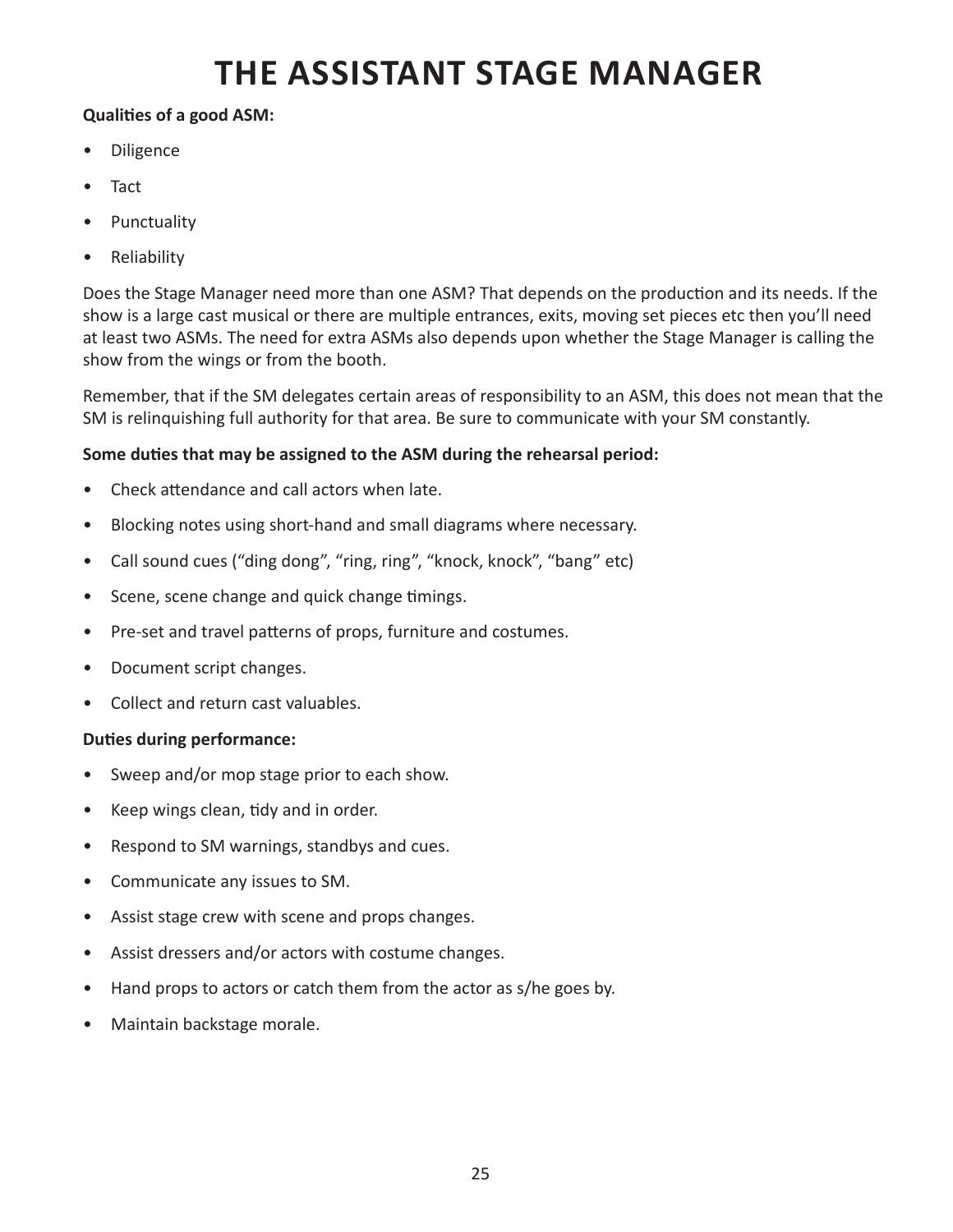# **HEADSET ETIQUETTE**

If you are on headset, there is a correct method of responding to calls. Whenever possible, the Stage Manager will give a warning (or stand-by) on a cue. You respond by saying "standing by lights 12", "standing by sound 24", or "standing by scene change stage left" depending, of course, on what you are doing.

If you don't know what you are doing, tell the Stage Manager NOW. S/he will want to start arranging for a contingency plan or for your funeral, whichever comes first…

After a stand-by cue, you usually have just enough time to flex your fingers and place them on the switch, fader, rope, or set piece.

The Stage Manager will then say, for example, "lights 25...GO", On the word "GO", run your cue. Do it immediately, even if you think the Stage Manager is wrong. It is better for one person to make a mistake than for everyone to be out of sync. Besides, the Stage Manager is probably right!

If it doesn't disturb your concentration, you may respond to the cue when the cue is completed. The response can be "lights 25 complete", or simply "complete" or "gone".

If the cues are coming thick and fast, reduce your responses to standbys to one word (ie "lights", "sound") to clear the air for more important communication.

These are the only things you should say on headset. When a warning or standby has been given to someone else, do not say a word. Your chatter may hinder someone from hearing their cue and you will then have two people planning your demise.

The rules are very simple:

- • Listen for your cue
- • Respond
- • Keep your mouth shut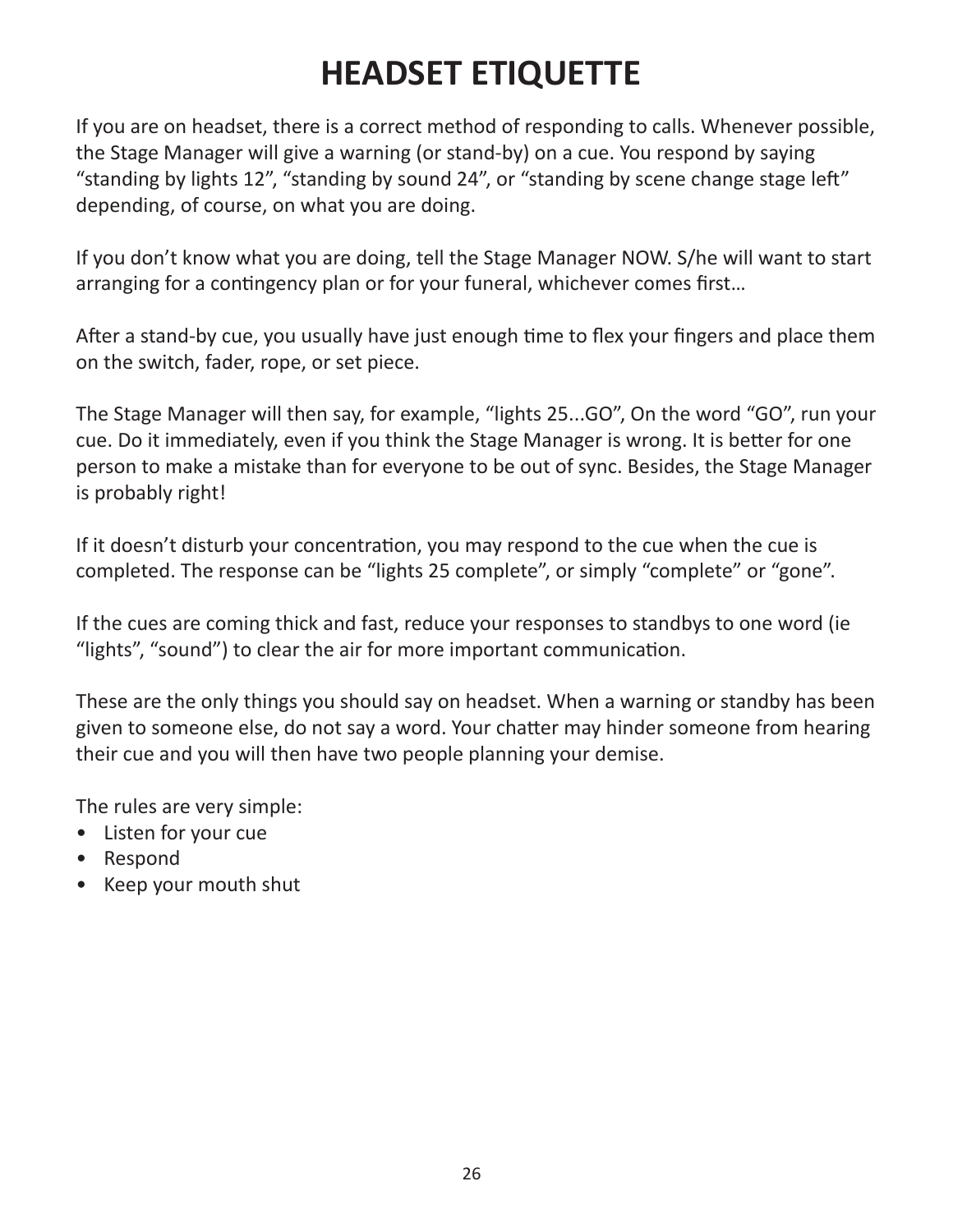# **REFERENCE BOOKS**

## **Stage Management**

CAEA & PACT. Canadian Theatre Agreement. Toronto: Canadian Actors' Equity Association and the Professional Association of Canadian Theatres, 1993.

Carter, Paul. Backstage Forms. New York: Broadway Press, 1990.

Davies, Ron, for Theatre Ontario. Stage Management Without Tears. Toronto: Theatre Ontario, 1977.

Kelly, Thomas A. The Backstage Guide to Stage Management: 3rd Edition. New York: Watson-Guptill Publications, 2009.

Stern, Lawrence. Stage Management. Boston: Allyn and Bacon, 1992.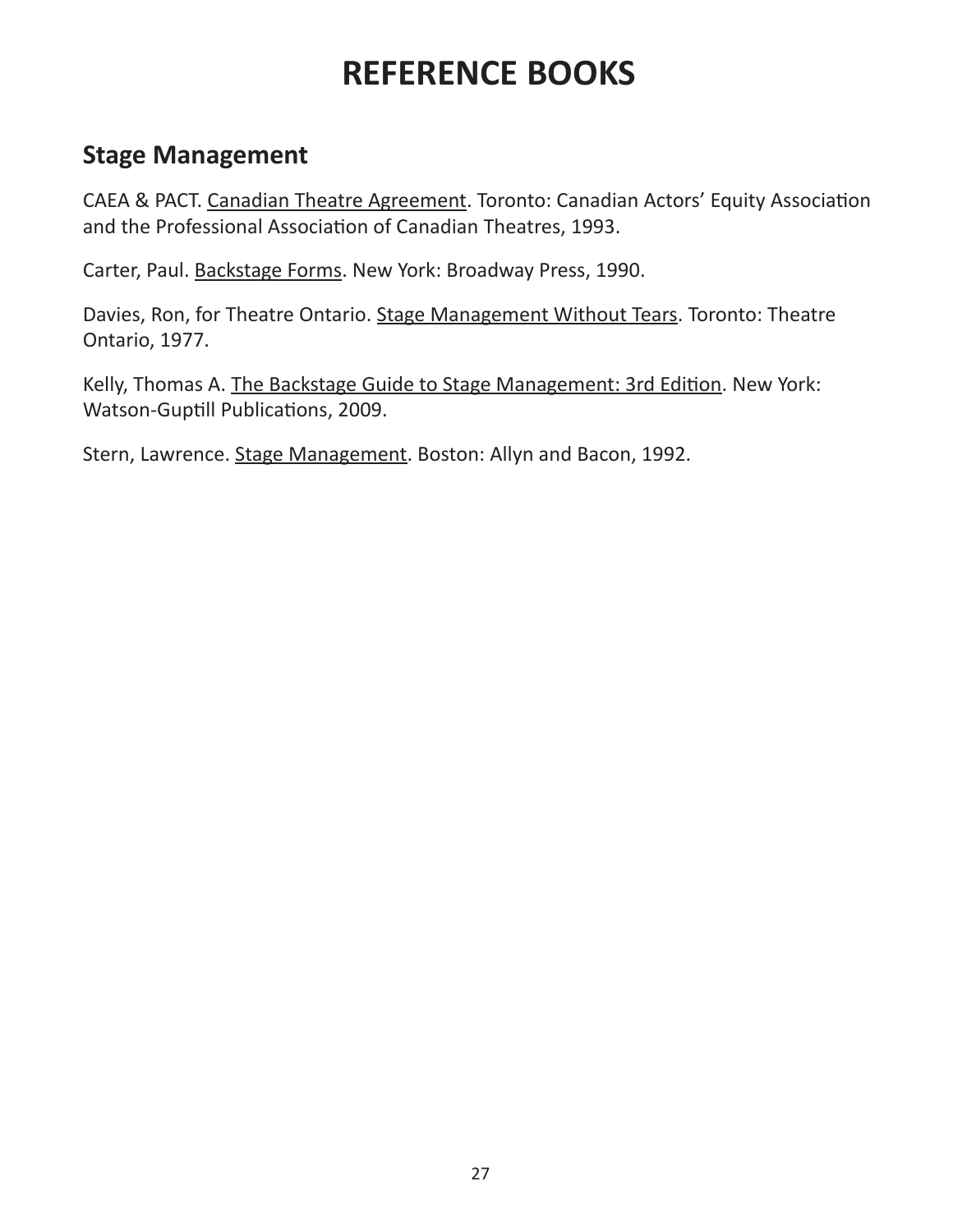# **PRODUCTION CONTACT SHEET**

### **NAME OF PRODUCTION: PERFORMANCE DATES:**

|                  | <b>POSITION</b>           | <b>NAME</b> | <b>PHONE</b> | <b>E-MAIL</b> |
|------------------|---------------------------|-------------|--------------|---------------|
| MANAGEMENT       | Director                  |             |              |               |
|                  | <b>Assistant Director</b> |             |              |               |
|                  | Producer                  |             |              |               |
|                  | <b>Assistant Producer</b> |             |              |               |
|                  | <b>Stage Manager</b>      |             |              |               |
|                  | <b>Assistant SM</b>       |             |              |               |
|                  | <b>Assistant SM</b>       |             |              |               |
|                  | Set                       |             |              |               |
|                  | Lighting                  |             |              |               |
| <b>DESIGNERS</b> | Sound                     |             |              |               |
|                  | Costumes                  |             |              |               |
|                  | Properties                |             |              |               |
|                  | <b>Furnishings</b>        |             |              |               |
|                  | Construction              |             |              |               |
|                  |                           |             |              |               |
|                  | Set Painting              |             |              |               |
|                  |                           |             |              |               |
|                  | Set Décor                 |             |              |               |
|                  |                           |             |              |               |
|                  | Seamstress                |             |              |               |
|                  |                           |             |              |               |
| PERSONNEL        | <b>Dresser</b>            |             |              |               |
| $\overline{z}$   |                           |             |              |               |
|                  | Make Up                   |             |              |               |
|                  |                           |             |              |               |
|                  | <b>Hair Styling</b>       |             |              |               |
| PRODUCTIO        |                           |             |              |               |
|                  | Continuity                |             |              |               |
|                  |                           |             |              |               |
|                  | Green Room                |             |              |               |
|                  |                           |             |              |               |
|                  | <b>House Manager</b>      |             |              |               |
|                  |                           |             |              |               |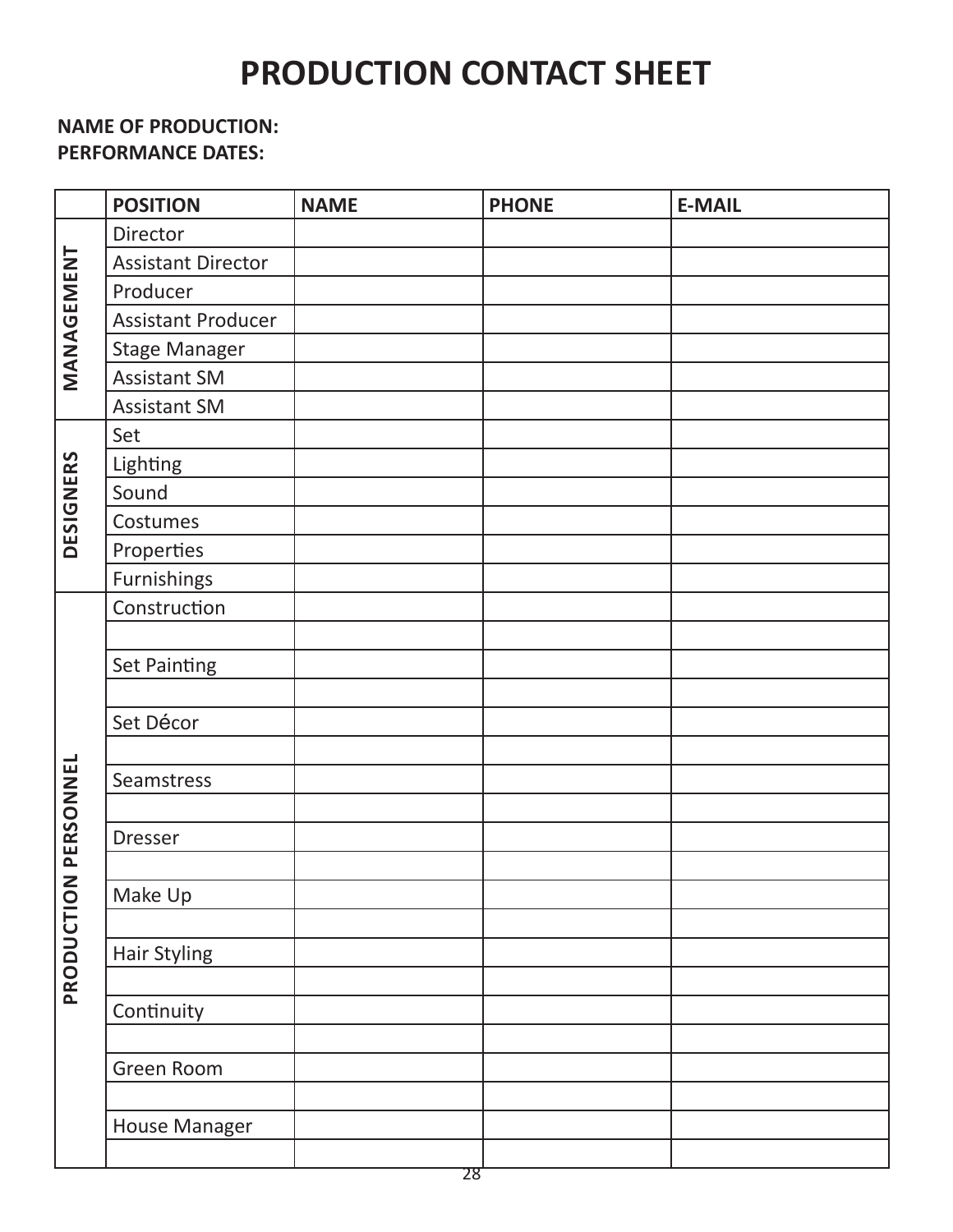# **actor contact sheet**

### **NAME OF PRODUCTION: PERFORMANCE DATES:**

|               | <b>POSITION</b>           | <b>NAME</b> | <b>PHONE</b> | <b>E-MAIL</b> |
|---------------|---------------------------|-------------|--------------|---------------|
| MANAGEMENT    | Director                  |             |              |               |
|               | <b>Assistant Director</b> |             |              |               |
|               | Producer                  |             |              |               |
|               | <b>Assistant Producer</b> |             |              |               |
|               | <b>Stage Manager</b>      |             |              |               |
|               | Assistant SM              |             |              |               |
|               | <b>Assistant SM</b>       |             |              |               |
|               |                           |             |              |               |
|               |                           |             |              |               |
|               |                           |             |              |               |
|               |                           |             |              |               |
|               |                           |             |              |               |
|               |                           |             |              |               |
|               |                           |             |              |               |
|               |                           |             |              |               |
|               |                           |             |              |               |
| <b>ACTORS</b> |                           |             |              |               |
|               |                           |             |              |               |
|               |                           |             |              |               |
|               |                           |             |              |               |
|               |                           |             |              |               |
|               |                           |             |              |               |
|               |                           |             |              |               |
|               |                           |             |              |               |
|               |                           |             |              |               |
|               |                           |             |              |               |
|               |                           |             |              |               |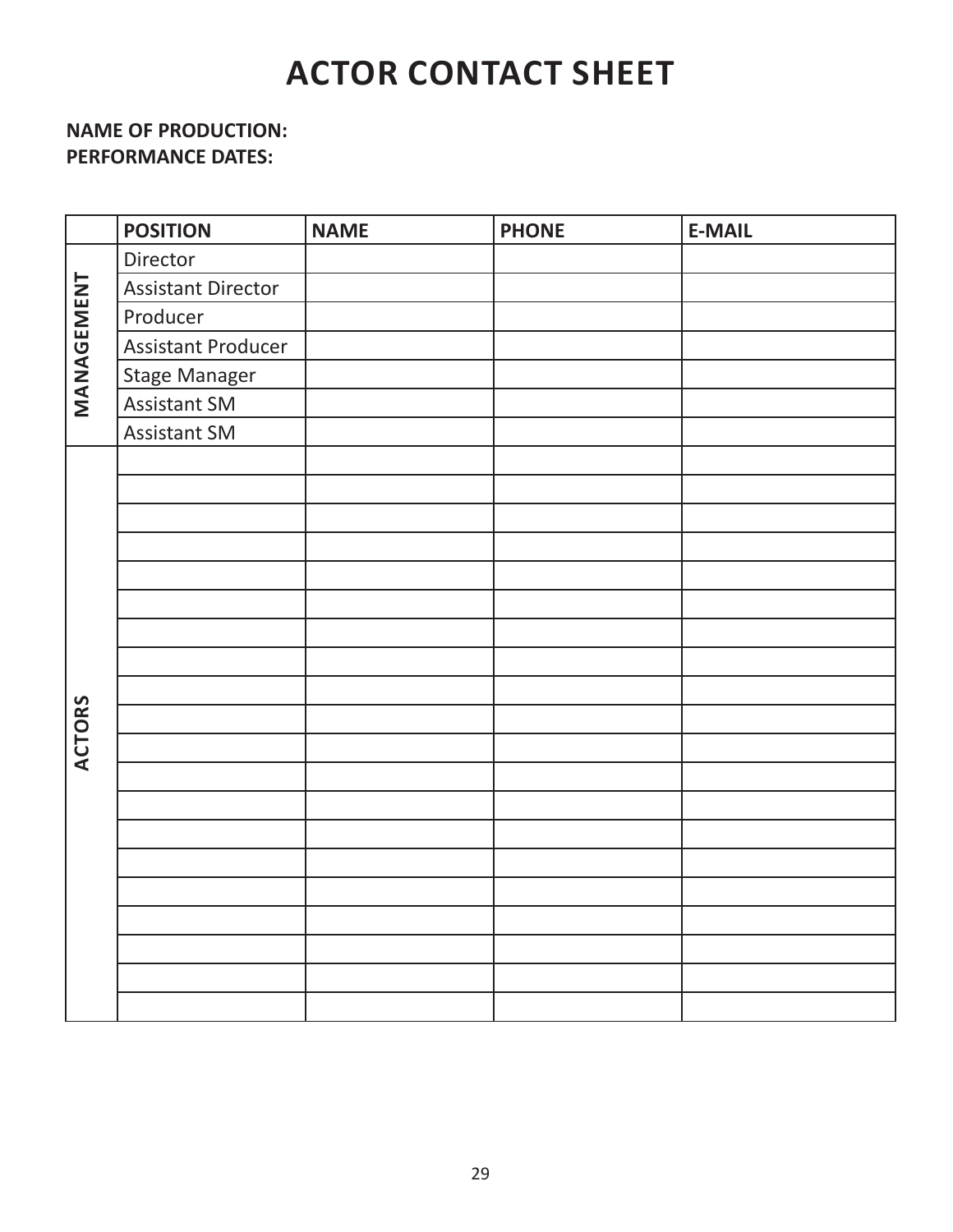## **SOUND BREAKDOWN**

PRODUCTION: PRODUCTION:

### **director:**

### **performance dates:**

### **sound designer:**

| <b>CUE</b> | <b>PAGE</b> | LENGTH |  | LEVEL SPEED DESCRIPTION | <b>CUE WORD</b> |
|------------|-------------|--------|--|-------------------------|-----------------|
|            |             |        |  |                         |                 |
|            |             |        |  |                         |                 |
|            |             |        |  |                         |                 |
|            |             |        |  |                         |                 |
|            |             |        |  |                         |                 |
|            |             |        |  |                         |                 |
|            |             |        |  |                         |                 |
|            |             |        |  |                         |                 |
|            |             |        |  |                         |                 |
|            |             |        |  |                         |                 |
|            |             |        |  |                         |                 |
|            |             |        |  |                         |                 |
|            |             |        |  |                         |                 |
|            |             |        |  |                         |                 |
|            |             |        |  |                         |                 |
|            |             |        |  |                         |                 |
|            |             |        |  |                         |                 |
|            |             |        |  |                         |                 |
|            |             |        |  |                         |                 |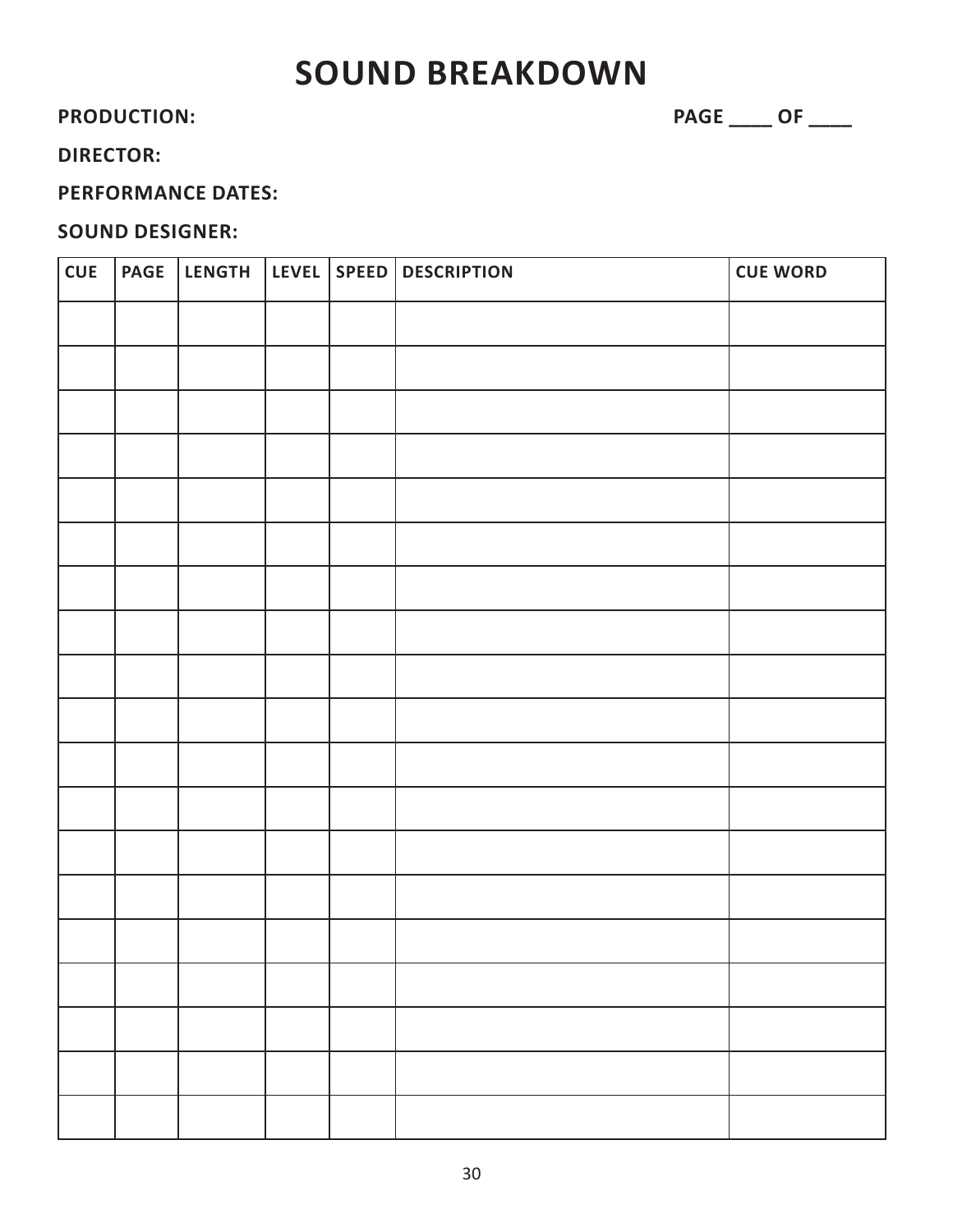# **lighting breakdown**

PRODUCTION: PRODUCTION:

### **director:**

### **performance dates:**

### **lighting designer:**

| <b>CUE</b> | <b>PAGE</b> | <b>DESCRIPTION</b> | <b>DIALOGUE WORD(S)/VISUAL</b> |
|------------|-------------|--------------------|--------------------------------|
|            |             |                    |                                |
|            |             |                    |                                |
|            |             |                    |                                |
|            |             |                    |                                |
|            |             |                    |                                |
|            |             |                    |                                |
|            |             |                    |                                |
|            |             |                    |                                |
|            |             |                    |                                |
|            |             |                    |                                |
|            |             |                    |                                |
|            |             |                    |                                |
|            |             |                    |                                |
|            |             |                    |                                |
|            |             |                    |                                |
|            |             |                    |                                |
|            |             |                    |                                |
|            |             |                    |                                |
|            |             |                    |                                |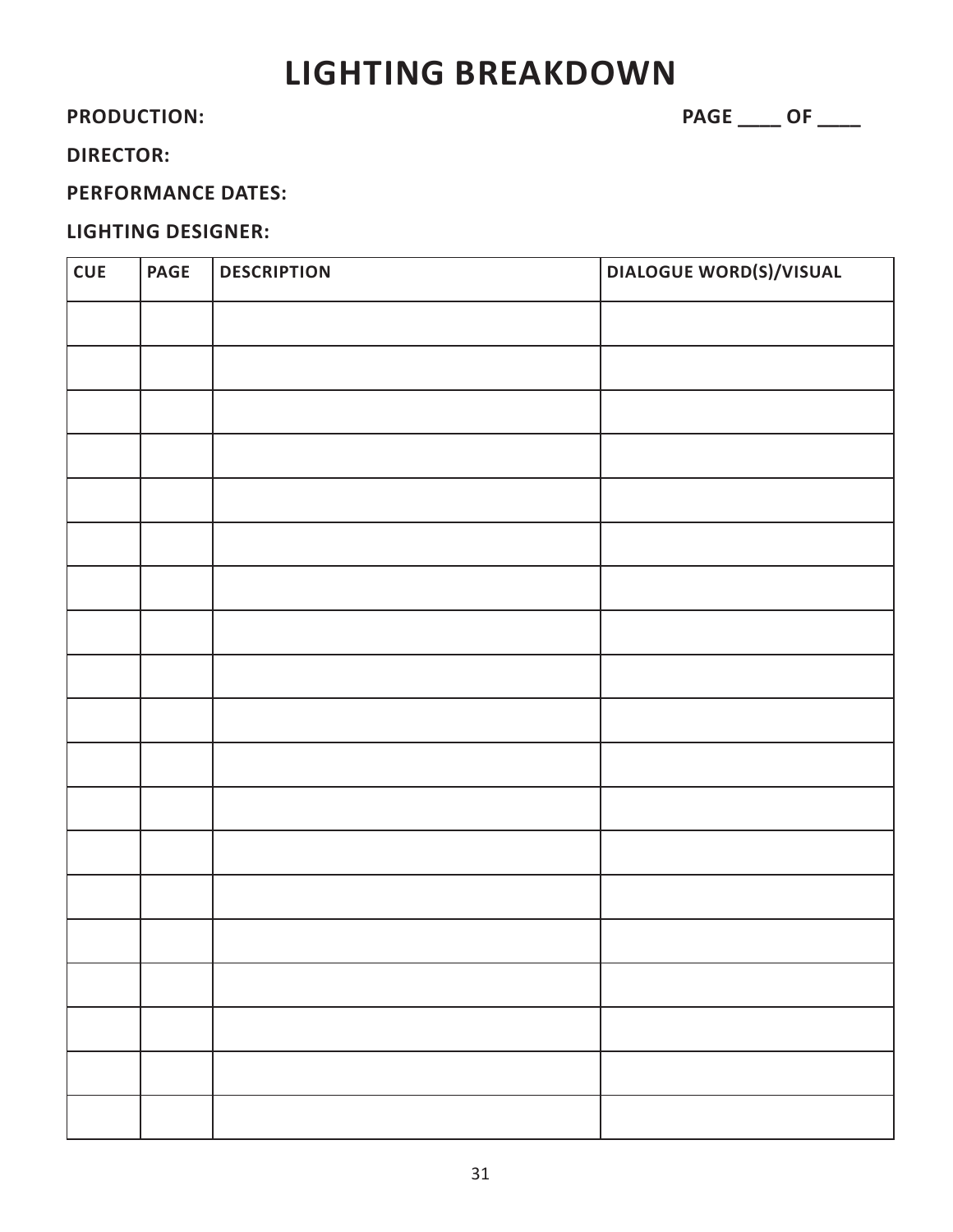## **costume breakdown**

PRODUCTION:  $\begin{array}{ccc} \texttt{PRODUCTION:} \end{array}$ 

### **director:**

### **performance dates:**

### **costume designer:**

### ACTOR: CHARACTER:

| NO. | SCENE COSTUME | <b>HAT</b> | <b>JEWELRY</b> | <b>ACCESSORIES</b> | <b>SHOES</b> | <b>OUTERWEAR</b> |
|-----|---------------|------------|----------------|--------------------|--------------|------------------|
|     |               |            |                |                    |              |                  |
|     |               |            |                |                    |              |                  |
|     |               |            |                |                    |              |                  |
|     |               |            |                |                    |              |                  |
|     |               |            |                |                    |              |                  |
|     |               |            |                |                    |              |                  |
|     |               |            |                |                    |              |                  |
|     |               |            |                |                    |              |                  |
|     |               |            |                |                    |              |                  |
|     |               |            |                |                    |              |                  |
|     |               |            |                |                    |              |                  |
|     |               |            |                |                    |              |                  |
|     |               |            |                |                    |              |                  |
|     |               |            |                |                    |              |                  |
|     |               |            |                |                    |              |                  |
|     |               |            |                |                    |              |                  |
|     |               |            |                |                    |              |                  |
|     |               |            |                |                    |              |                  |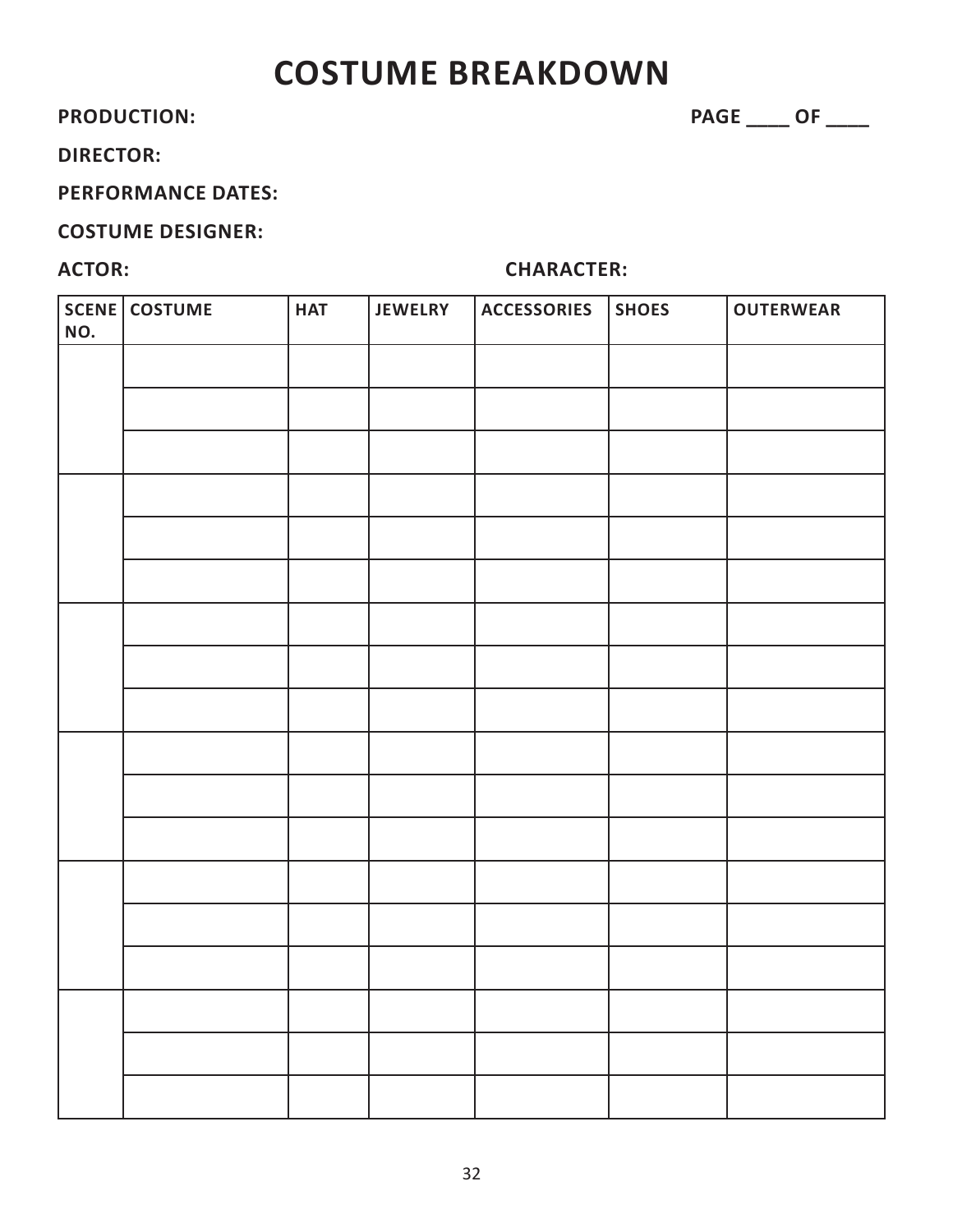## **property list**

PRODUCTION: PRODUCTION:

### **director:**

### **performance dates:**

### **property designer:**

| Prop<br><b>Number</b> | Description | Act/Scene/<br>Page No. | Notes |
|-----------------------|-------------|------------------------|-------|
|                       |             |                        |       |
|                       |             |                        |       |
|                       |             |                        |       |
|                       |             |                        |       |
|                       |             |                        |       |
|                       |             |                        |       |
|                       |             |                        |       |
|                       |             |                        |       |
|                       |             |                        |       |
|                       |             |                        |       |
|                       |             |                        |       |
|                       |             |                        |       |
|                       |             |                        |       |
|                       |             |                        |       |
|                       |             |                        |       |
|                       |             |                        |       |
|                       |             |                        |       |
|                       |             |                        |       |
|                       |             |                        |       |
|                       |             |                        |       |
|                       |             |                        |       |
|                       |             |                        |       |
|                       |             |                        |       |
|                       |             |                        |       |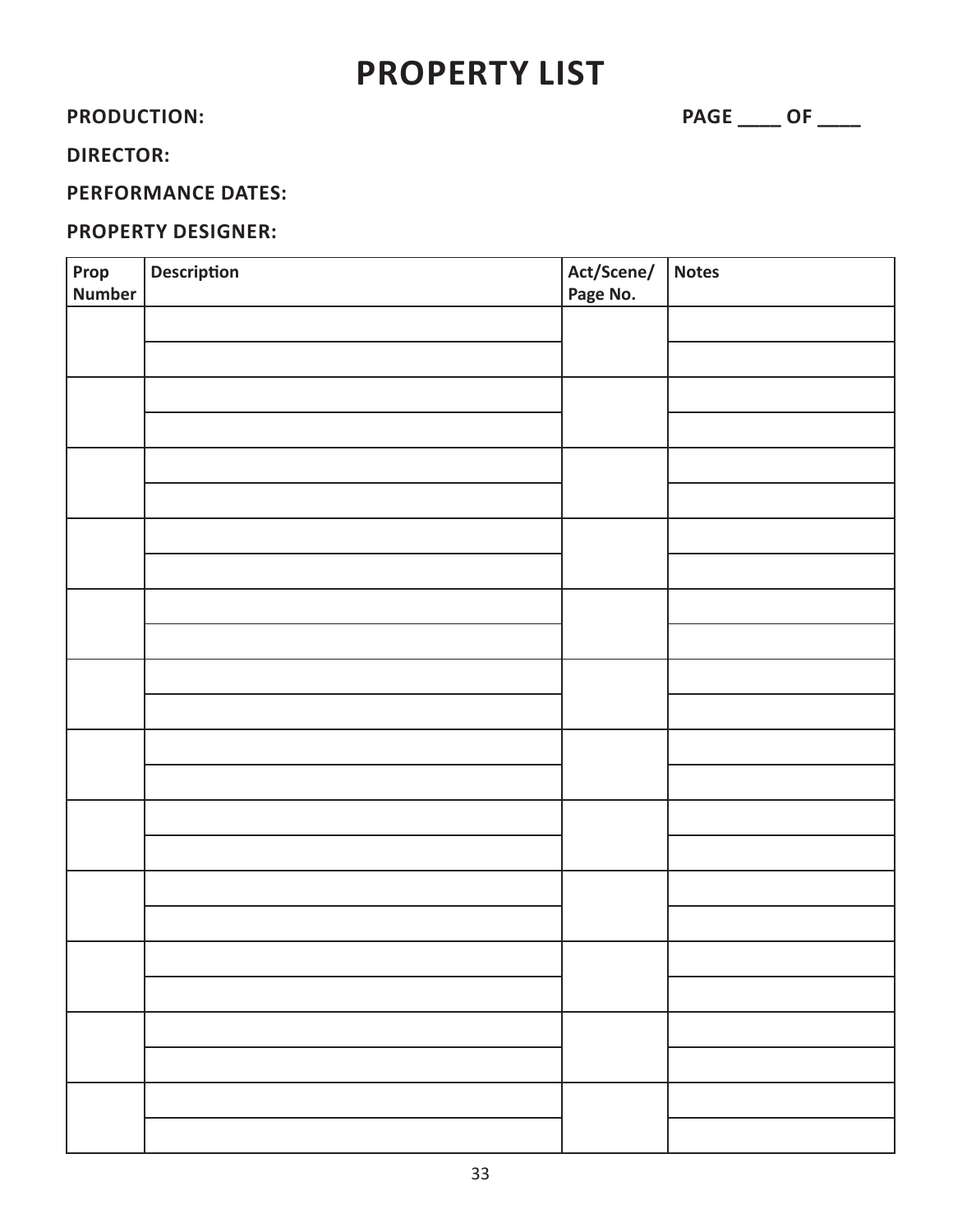# **rehearsal notes**

### **production:**

### **director:**

| <b>START TIME:</b>               | <b>END TIME:</b>               |
|----------------------------------|--------------------------------|
| <b>REHEARSAL DETAINED BY:</b>    |                                |
| <b>PERSONNEL LATE OR ABSENT:</b> |                                |
| <b>SCENES COVERED:</b>           | RUN THROUGH: ACT I ACT 2 ACT 3 |
| <b>ACTORS:</b>                   |                                |
|                                  |                                |
|                                  |                                |
|                                  |                                |
| <b>SOUND:</b>                    | LIGHTS:                        |
|                                  |                                |
|                                  |                                |
|                                  |                                |
|                                  |                                |
| <b>COSTUMES:</b>                 | <b>PROPERTIES:</b>             |
|                                  |                                |
|                                  |                                |
|                                  |                                |
| SET:                             |                                |
|                                  |                                |
| <b>OTHER:</b>                    |                                |
|                                  |                                |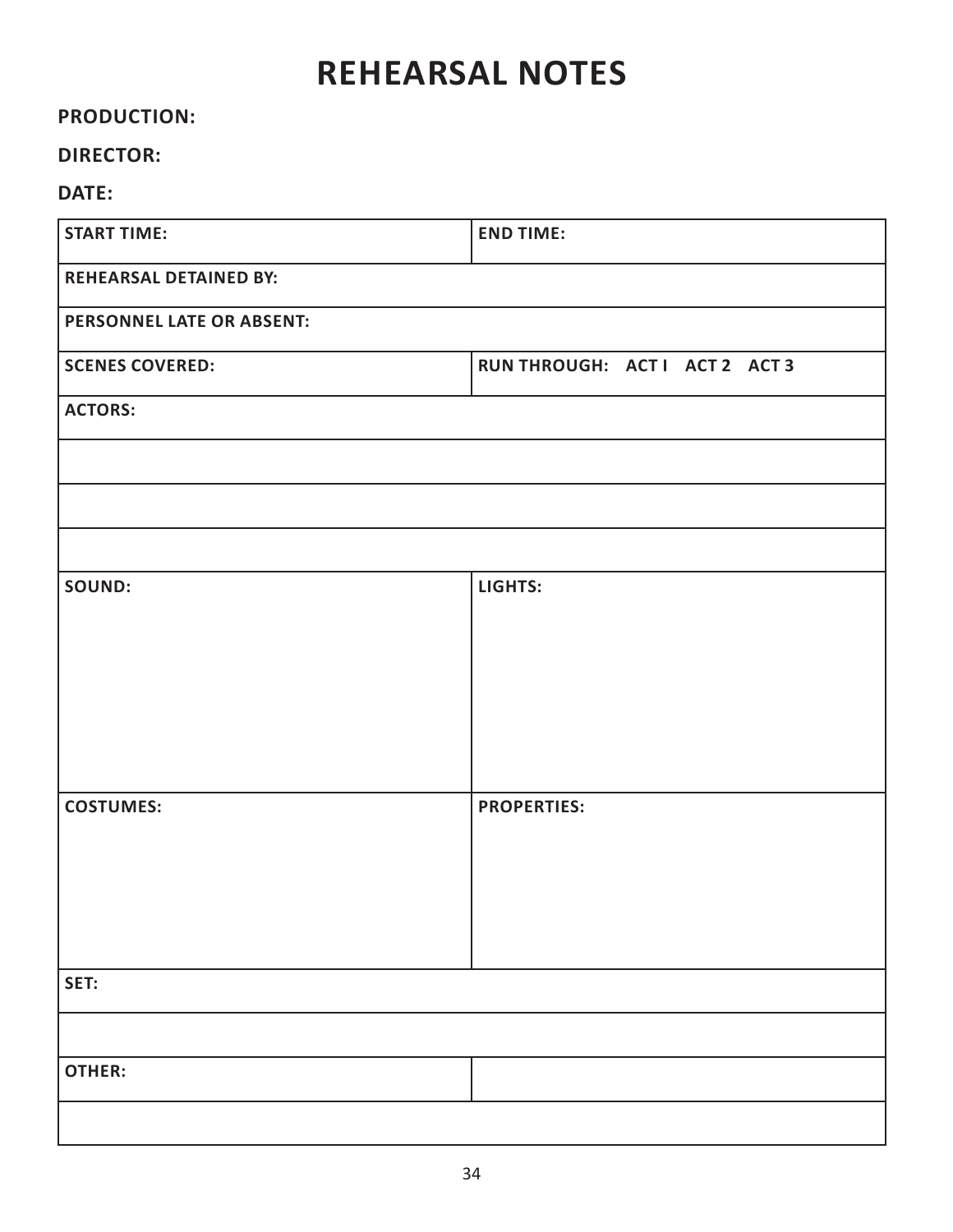# **scene timing form**

### **production:**

### **director:**

| <b>SCENE</b>         | <b>TIME UP</b> | <b>TIME</b><br><b>DOWN</b> | <b>TOTAL</b> | <b>SCENE</b>         | <b>TIME UP</b> | <b>TIME</b><br><b>DOWN</b> | <b>TOTAL</b> |
|----------------------|----------------|----------------------------|--------------|----------------------|----------------|----------------------------|--------------|
|                      |                |                            |              |                      |                |                            |              |
|                      |                |                            |              |                      |                |                            |              |
|                      |                |                            |              |                      |                |                            |              |
|                      |                |                            |              |                      |                |                            |              |
|                      |                |                            |              |                      |                |                            |              |
|                      |                |                            |              |                      |                |                            |              |
|                      |                |                            |              |                      |                |                            |              |
|                      |                |                            |              |                      |                |                            |              |
|                      |                |                            |              |                      |                |                            |              |
|                      |                |                            |              |                      |                |                            |              |
|                      |                |                            |              |                      |                |                            |              |
|                      |                |                            |              |                      |                |                            |              |
|                      |                |                            |              |                      |                |                            |              |
|                      |                |                            |              |                      |                |                            |              |
|                      |                |                            |              |                      |                |                            |              |
|                      |                |                            |              |                      |                |                            |              |
|                      |                |                            |              |                      |                |                            |              |
|                      |                |                            |              |                      |                |                            |              |
| <b>ACT ONE TOTAL</b> |                |                            |              | <b>ACT TWO TOTAL</b> |                |                            |              |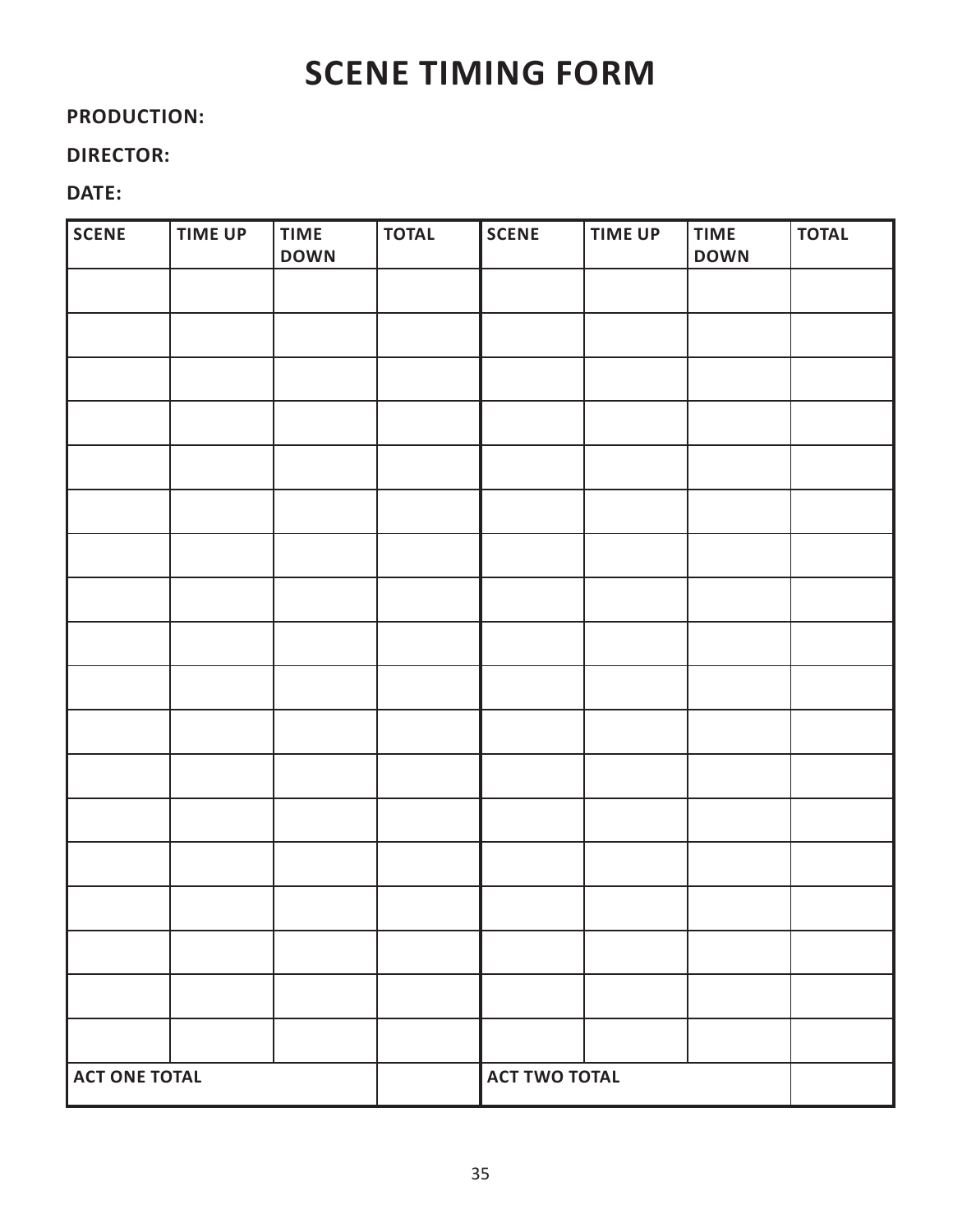# **company sign-in**

### **production:**

### **director:**

| <b>NAME</b> | DATE |  |  |  |  |  |  |  |
|-------------|------|--|--|--|--|--|--|--|
|             |      |  |  |  |  |  |  |  |
|             |      |  |  |  |  |  |  |  |
|             |      |  |  |  |  |  |  |  |
|             |      |  |  |  |  |  |  |  |
|             |      |  |  |  |  |  |  |  |
|             |      |  |  |  |  |  |  |  |
|             |      |  |  |  |  |  |  |  |
|             |      |  |  |  |  |  |  |  |
|             |      |  |  |  |  |  |  |  |
|             |      |  |  |  |  |  |  |  |
|             |      |  |  |  |  |  |  |  |
|             |      |  |  |  |  |  |  |  |
|             |      |  |  |  |  |  |  |  |
|             |      |  |  |  |  |  |  |  |
|             |      |  |  |  |  |  |  |  |
|             |      |  |  |  |  |  |  |  |
|             |      |  |  |  |  |  |  |  |
|             |      |  |  |  |  |  |  |  |
|             |      |  |  |  |  |  |  |  |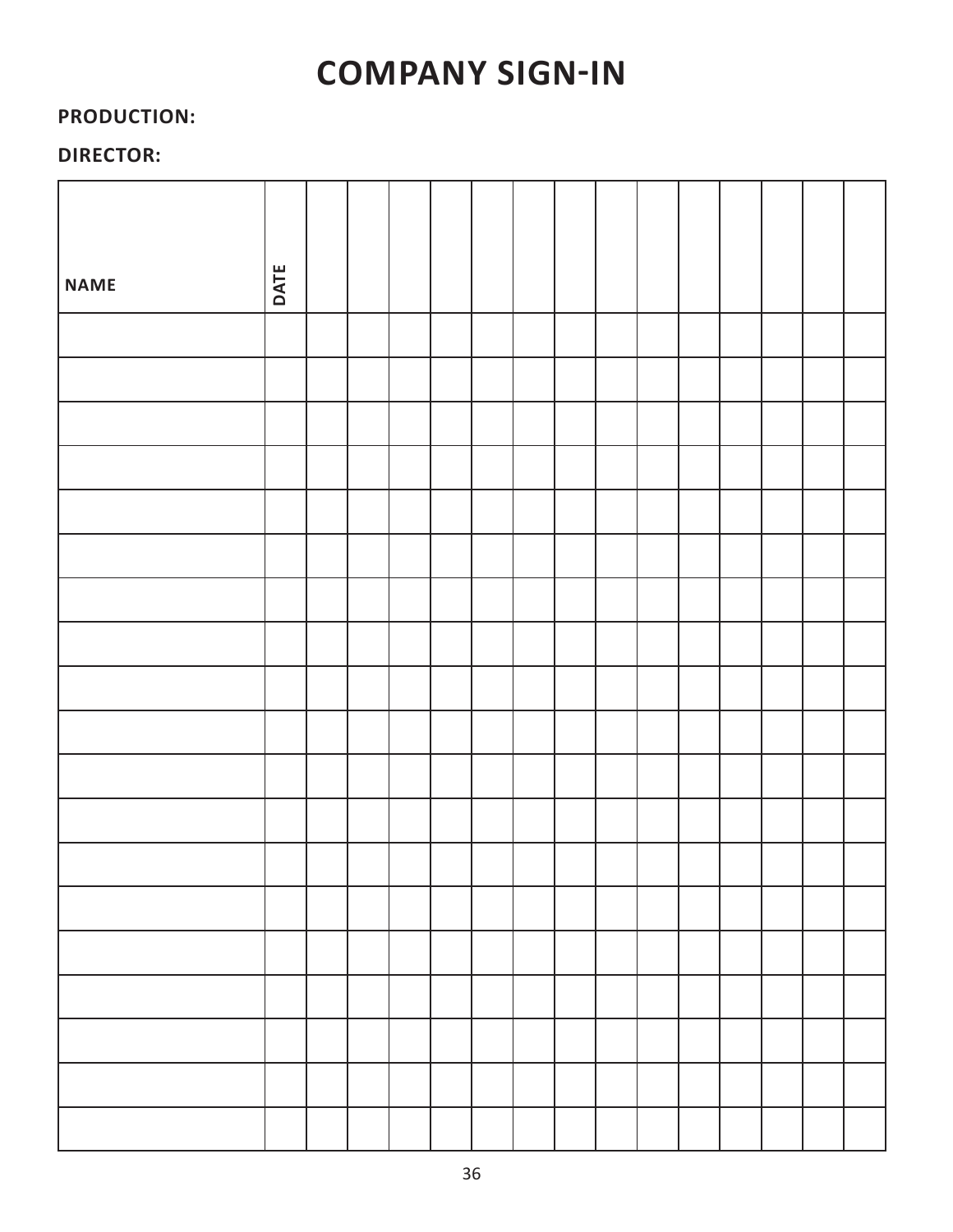# **show report**

### **production:**

### **director:**

| <b>TIMING</b>  | ACT <sub>1</sub> | INT. | ACT <sub>2</sub> | INT. | ACT <sub>3</sub> | <b>TOTALS</b> |
|----------------|------------------|------|------------------|------|------------------|---------------|
| UP <sup></sup> |                  |      |                  |      |                  |               |
| DOWN           |                  |      |                  |      |                  |               |
| TOTAL          |                  |      |                  |      |                  |               |

| <b>ACTORS</b>        | <b>SET</b>   |
|----------------------|--------------|
|                      |              |
|                      |              |
|                      |              |
|                      |              |
|                      |              |
|                      |              |
|                      |              |
|                      |              |
|                      |              |
|                      |              |
| <b>LIGHTS</b>        | <b>SOUND</b> |
|                      |              |
|                      |              |
|                      |              |
|                      |              |
|                      |              |
|                      |              |
|                      |              |
|                      |              |
|                      |              |
|                      |              |
| <b>COSTUMES</b>      | <b>PROPS</b> |
|                      |              |
|                      |              |
|                      |              |
|                      |              |
|                      |              |
|                      |              |
|                      |              |
|                      |              |
|                      |              |
|                      |              |
|                      |              |
| <b>MISCELLANEOUS</b> |              |
|                      |              |
|                      |              |
|                      |              |
|                      |              |
|                      |              |
|                      |              |
|                      |              |
|                      |              |
|                      |              |
|                      |              |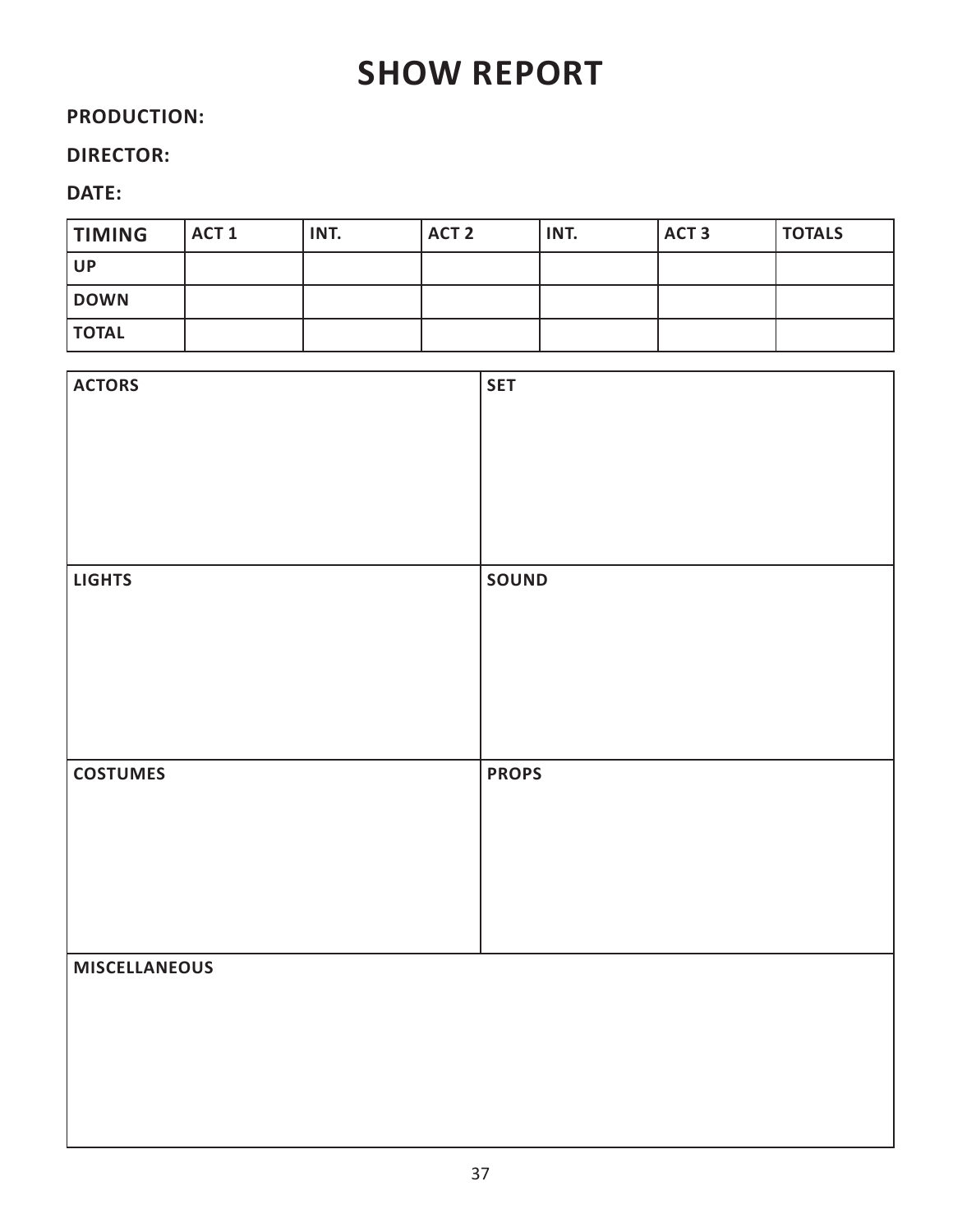# **daily checklist**

### **production:**

### **director:**

| <b>DIRECTOR</b>   | <b>ACTORS</b>           | <b>SET</b>      |
|-------------------|-------------------------|-----------------|
| <b>LIGHTS</b>     | <b>SOUND</b>            | <b>COSTUMES</b> |
| <b>PROPERTIES</b> | <b>STAGE MANAGEMENT</b> | <b>OTHER</b>    |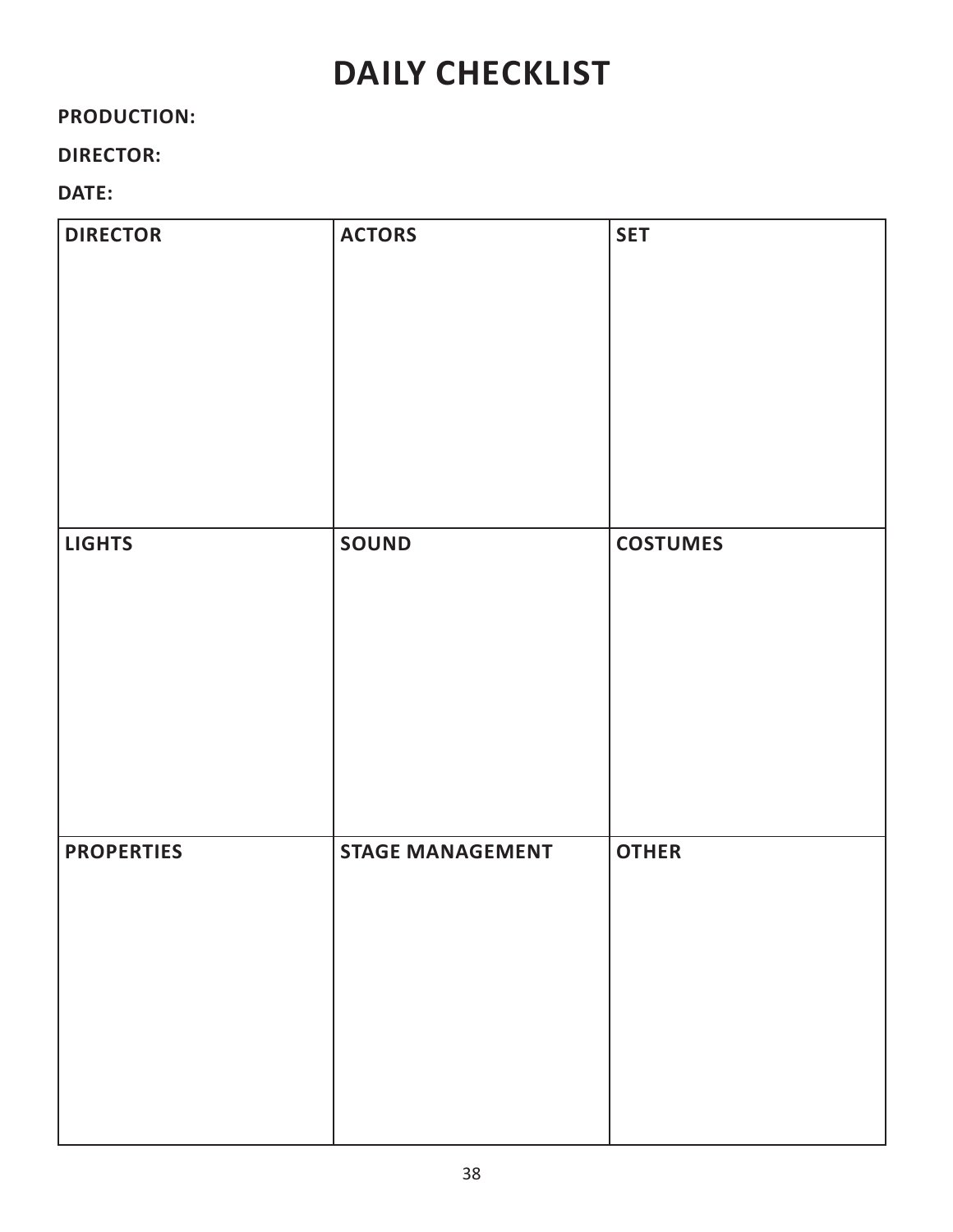# **daily rehearsal schedule**

### **production:**

### **director:**

| <b>REHEARSAL</b>                                          |
|-----------------------------------------------------------|
|                                                           |
|                                                           |
|                                                           |
|                                                           |
|                                                           |
|                                                           |
|                                                           |
|                                                           |
|                                                           |
|                                                           |
|                                                           |
|                                                           |
|                                                           |
|                                                           |
|                                                           |
|                                                           |
| REQUIRED PERSONNEL                                        |
|                                                           |
|                                                           |
|                                                           |
|                                                           |
|                                                           |
|                                                           |
|                                                           |
|                                                           |
| OTHER (COSTUME FITTINGS, PHOTOS/PUBLICITY, MEETINGS etc.) |
|                                                           |
|                                                           |
|                                                           |
|                                                           |
|                                                           |
|                                                           |
|                                                           |